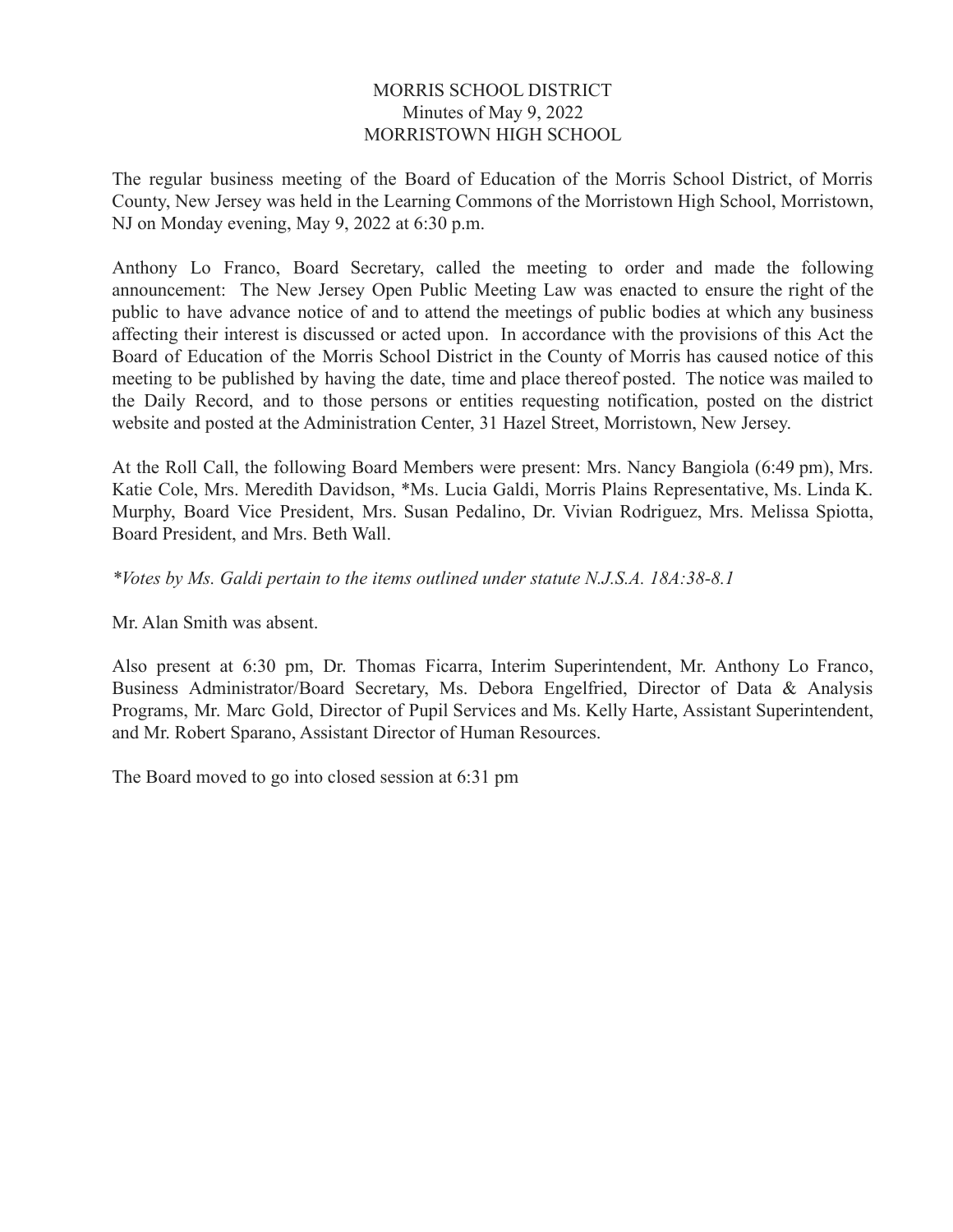## *EXECUTIVE SESSION*

Motion #1 AUTHORIZING EXECUTIVE SESSION

WHEREAS, while the Sen. Byron M. Baer Open Public Meetings Act (N.J.S.A. 10:4-6 et seq.) requires all meetings of the Morris School District Board of Education to be held in public, N.J.S.A. 10:4-12(b) sets forth nine (9) types of matters that may lawfully be discussed in "Executive Session," without the public being permitted to attend, and

WHEREAS, the Board has determined that three (3) issues are permitted by N.J.S.A. 10:4-12(b) to be discussed without the public in attendance and shall be discussed during an Executive Session to be held on May 9, 2022 at 6:30 P.M, and

WHEREAS, the nine (9) exceptions to open public meetings set forth in N.J.S.A. 10:4-12(b) are listed below, and next to each exception is a box which will be marked when the issues to be privately discussed fall within that exception, and after each exception is a space where additional information that will disclose as much information about the discussion as possible without undermining the purpose of the exception shall be written:

 $\boxtimes$  "(1) Any matter which, by express provision of Federal law, State statute or rule of court shall be rendered confidential or excluded from public discussion." The nature of the matter, described as specifically as possible without undermining the need for confidentiality are: Student Matters

 $\Box$  "(2) Any matter in which the release of information would impair a right to receive funds from the federal government." The nature of the matter, described as specifically as possible without undermining the need for confidentiality is:

 $\Box$  "(3) Any material the disclosure of which constitutes an unwarranted invasion of individual privacy such as any records, data, reports, recommendations, or other personal material of any educational, training, social service, medical, health, custodial, child protection, rehabilitation, legal defense, welfare, housing, relocation, insurance and similar program or institution operated by a public body pertaining to any specific individual admitted to or served by such institution or program, including but not limited to information relative to the individual's personal and family circumstances, and any material pertaining to admission, discharge, treatment, progress or condition of any individual, unless the individual concerned (or, in the case of a minor or incompetent, his guardian) shall request in writing that the same be disclosed publicly." The nature of the matter, described as specifically as possible without undermining the need for confidentiality is:

 $\Box$  "(4) Any collective bargaining agreement, or the terms and conditions of which are proposed for inclusion in any collective bargaining agreement, including the negotiation of terms and conditions with employees or representatives of employees of the public body." The collective bargaining contract(s) discussed are between (1) the Board and the Morris School District Administrators Association.

 $\Box$  "(5) Any matter involving the purchase lease or acquisition of real property with public funds, the setting of bank rates or investment of public funds where it could adversely affect the public interest if discussion of such matters were disclosed." The nature of the matter, described as specifically as possible without undermining the need for confidentiality is: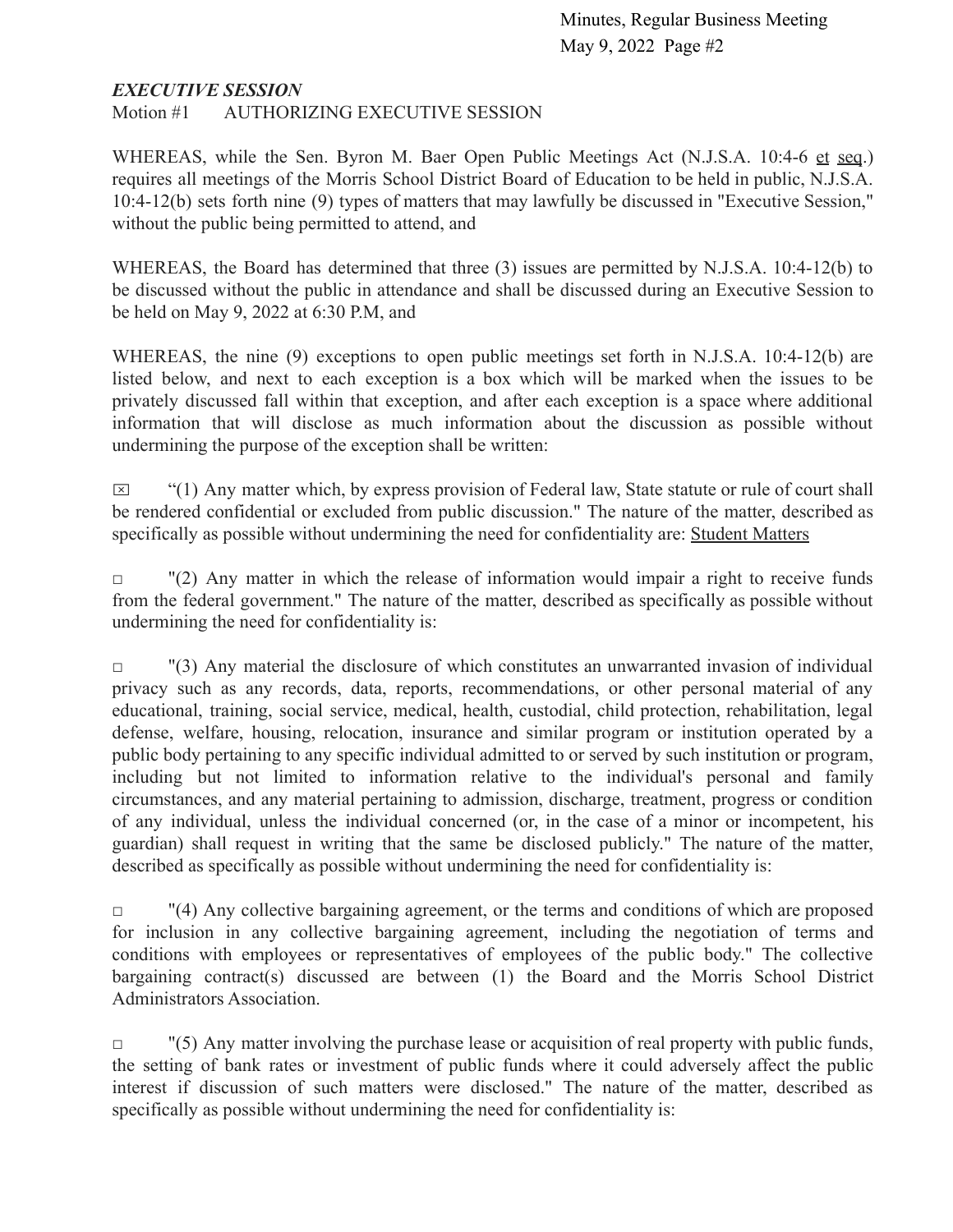$\Box$  "(6) Any tactics and techniques utilized in protecting the safety and property of the public provided that their disclosure could impair such protection. Any investigations of violations or possible violations of the law." The nature of the matter, described as specifically as possible without undermining the need for confidentiality is:

 $\Box$  "(7) Any pending or anticipated litigation or contract negotiation in which the public body is or may become a party. Any matters falling within the attorney-client privilege, to the extent that confidentiality is required in order for the attorney to exercise his ethical duties as a lawyer." The parties to and docket numbers of each item of litigation and/or the parties to each contract discussed are and the nature of the discussion, described as specifically as possible without undermining the need for confidentiality is:

 $\boxtimes$  "(8) Any matter involving the employment, appointment, termination of employment, terms and conditions of employment, evaluation of the performance, promotion or disciplining of any specific prospective public officer or employee or current public officer or employee employed or appointed by the public body, unless all individual employees or appointees whose rights could be adversely affected request in writing that such matter or matters be discussed at a public meeting." Subject to the balancing of the public's interest and the employee's privacy rights under South Jersey Publishing Co. v. New Jersey Expressway Authority, 124 N.J. 478 (1991), the employee(s) and nature of the discussion, described as specifically as possible without undermining the need for confidentiality are:

□ (9) Any deliberation of a public body occurring after a public hearing that may result in the imposition of a specific civil penalty upon the responding party or the suspension or loss of a license or permit belonging to the responding party as a result of an act of omission for which the responding party bears responsibility." The nature of the matter, described as specifically as possible without undermining the need for confidentiality is:

WHEREAS, the length of the Executive Session is estimated to be sixty (60) minutes after which the public meeting of the Board shall (select one)  $\Box$  reconvene and immediately adjourn or  $\Box$  reconvene and proceed with business where formal action will be taken.

NOW, THEREFORE, BE IT RESOLVED that the Morris School District Board of Education will go into Executive Session for only the above stated reasons; and

BE IT FURTHER RESOLVED that the Board hereby declares that its discussion of the aforementioned subject(s) will be made public at a time when the public's interest in disclosure is greater than any privacy or governmental interest being protected from disclosure.

# **EXECUTIVE SESSION (Motion #1)**

Moved by Ms. Murphy, seconded by Mrs. Cole

| AYES:           | Mrs. Cole, Mrs. Davidson, Ms. Galdi, Ms. Murphy, Mrs. Pedalino, |
|-----------------|-----------------------------------------------------------------|
|                 | Dr. Rodriguez, Mrs. Spiotta, Mrs. Wall                          |
| NOES:           | None                                                            |
| <b>ABSTAIN:</b> | <b>None</b>                                                     |
| ABSENT:         | Mrs. Bangiola, Mr. Smith                                        |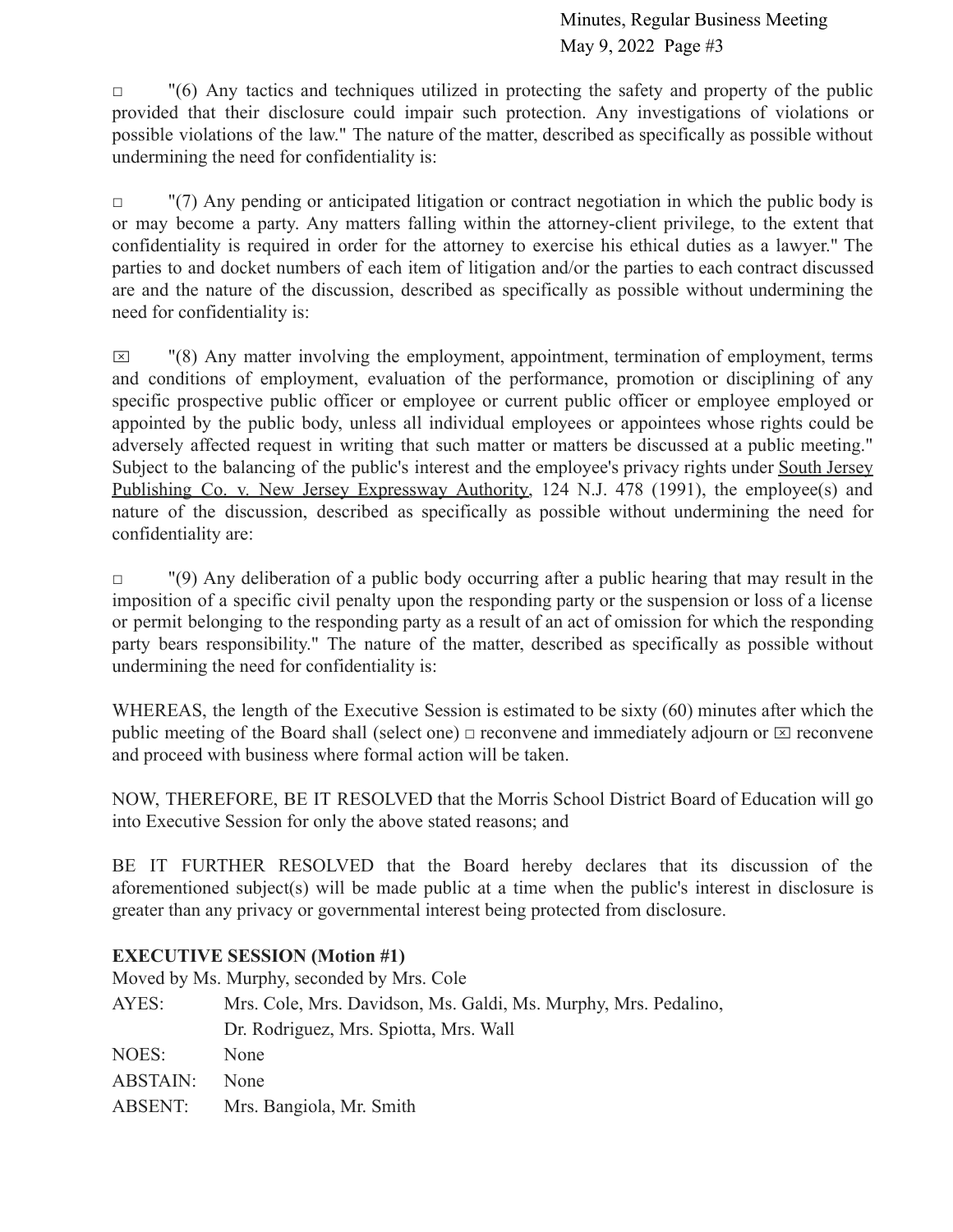At 6:54 pm, Mrs. Pedalino moved to go into open session and recess. Dr. Rodriguez seconded the motion which was carried unanimously.

Also present, at 7:30 p.m., Mrs. Jennifer Adkins, Director of Community School, Ms. Kiina Dordoni, Director of Bilingual/ELL, K-12, Mr. Rich Ferrone, Directory of Safety and Operations and Mr. Brian Young, Director of Curriculum.

There were approximately 4 members of the public, staff and local media in attendance.

# **PLEDGE OF ALLEGIANCE**

*Mrs. Spiotta led the Board in the pledge of allegiance.*

# **SUPERINTENDENT'S REPORT**

*Dr. Ficarra reported that the Social Worker program has been finalized for the 2022-2023 school year which will target Social, Emotional Learning. Additionally, a presentation was made to the parents of Alexander Hamilton students to update families on the field/playground area.*

## **PRESIDENT'S REPORT**

Mrs. Spiotta shared her excitement on how refreshing it is to be able to attend school events in person *again, encouraging the board to attend all the upcoming activities.*

# **COMMITTEE REPORTS**

## **Curriculum**

*Mrs. Pedalino highlighted the following topic(s) discussed:*

- ➢ *Field Trips*
- ➢ *Summer Curriculum Development*

# **Finance**

*Mrs. Murphy highlighted the following topic(s) discussed:*

- ➢ *AH Environmental update*
- ➢ *Transportation updates:Bus evacuation drills complete; New Route software; hiring transportation specialist and six more drivers; all remaining routes will stay in-house*

## **Human Resources**

*Mrs. Spiotta reported/highlighted the following was discussed:* ➢ *Appointments for 21-22 & 22-23; only 18 opening remain for next year*

# **Policy**

*Mrs. Wall reported their next meeting will be May 27, 2022.*

# **Board Governance**

*Mrs. Davidson reported the following topics were discussed:*

- ➢ *Norms and procedures*
- ➢ *Board correspondences*
- ➢ *Communication amongst committees to entire board*
- ➢ *Board Goals 2022-2023*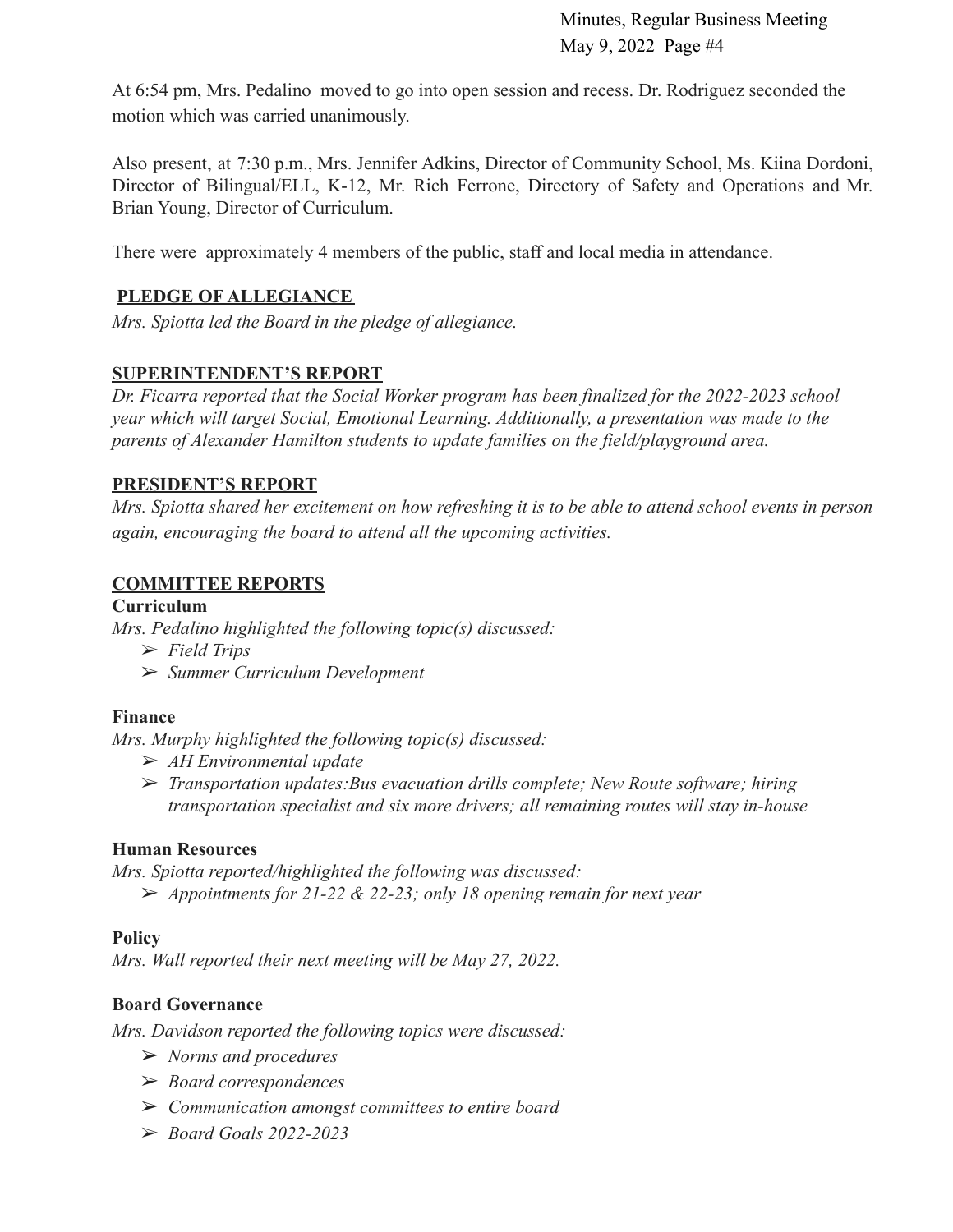- ➢ *Key Communicators gathering*
- ➢ *50th anniversary celebration of District merger update*
- ➢ *Summer Board Retreats*

## **Morris Plains**

*Ms. Galdi reported that Morris Plains has hired a new principal for Borough School.*

# **Morris Educational Foundation (MEF) Update**

*Mrs. Cole shared the following:*

- ➢ *Senior lawn signs donated for MHS and FMS graduates; registration needed*
- ➢ *Spring friends campaign currently underway*

# **PUBLIC COMMENT**

*No members of the public came forward*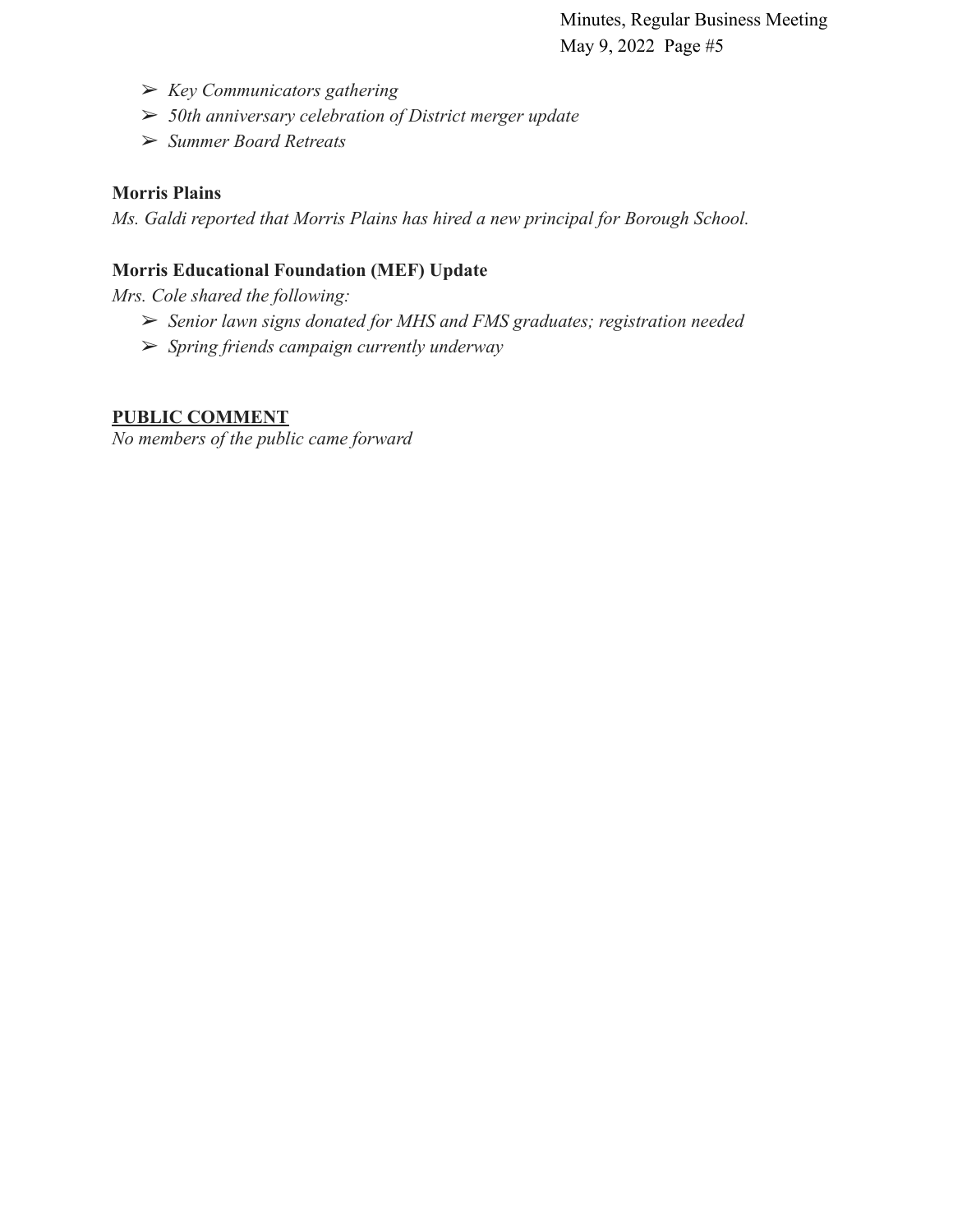## **BUSINESS PORTION OF THE MEETING**

*Ms. Galdi read in the following statement:*

*"As appointed representative of the sending Morris Plains School District to the Morris School District Board of Education, I would like to clarify that my votes on tonight's agenda items will relate only to those items that are identified as applicable district wide or to the high school grades 9-12. I am abstaining from voting on any agenda items pertaining solely to the elementary and middle school grades PreK - 8"*

## **MINUTES**

Motion #1 that upon the recommendation of the Interim Superintendent, the Board of Education, approve executive session minutes from the regular business meeting of:

April 25, 2022

Motion #2 that upon the recommendation of the Interim Superintendent, the Board of Education, approve minutes from the regular business meeting of:

April 25, 2022

## **MINUTES (Motions #1-2)**

|                 | Moved by Ms. Murphy, seconded by Mrs. Wall                         |
|-----------------|--------------------------------------------------------------------|
| AYES:           | Mrs. Bangiola, Mrs. Cole, Mrs. Davidson, Ms. Galdi, Mrs. Pedalino, |
|                 | Dr. Rodriguez, Mrs. Wall, Ms. Murphy, Mrs. Spiotta                 |
| NOES:           | None                                                               |
| <b>ABSTAIN:</b> | <b>None</b>                                                        |
| <b>ABSENT:</b>  | Mr. Smith                                                          |
|                 |                                                                    |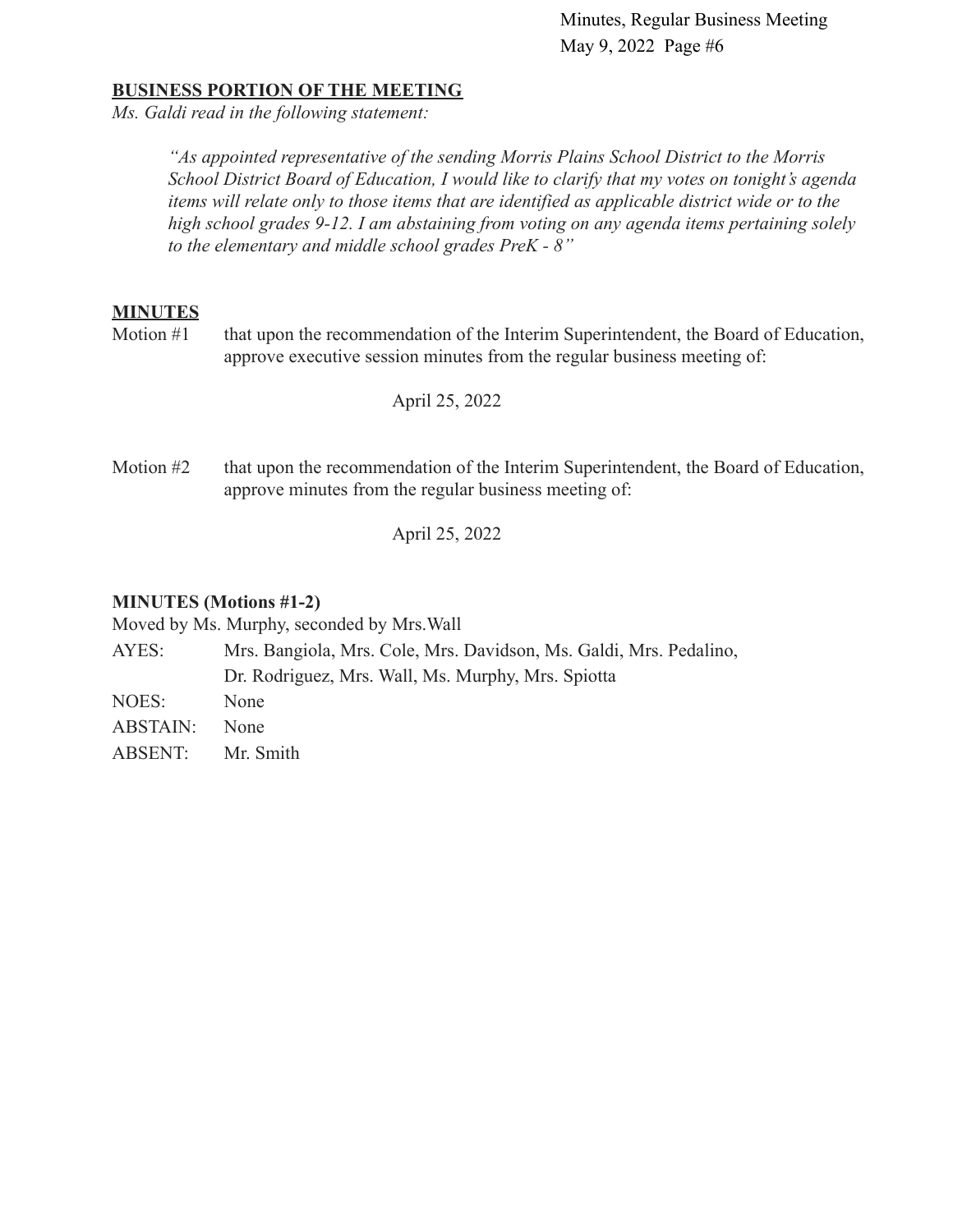## **POLICY** *DISTRICT SECOND READING*

Motion #1 that upon the recommendation of the Interim Superintendent, the Board of Education approve for second reading the following new/revised bylaws/policies/regulations:

[2415.05 Student surveys, analysis, evaluations, examinations, testing or treatment](https://docs.google.com/document/d/137gn3lVGXJeBsykUxIKXI6Z0CvRW0qoO/edit?usp=sharing&ouid=116999334560462810204&rtpof=true&sd=true)

[2421 Career and Technical Education](https://drive.google.com/file/d/10QZY2hlljX5P96LrBwVkmtP5UmS3uGeO/view?usp=sharing)

[2431.4 Prevention and treatment of sports-related concussions and head injuries](https://docs.google.com/document/d/1hnAutvBWPFqH3BDfYrmtHGgwxqp0C5ID/edit?usp=sharing&ouid=116999334560462810204&rtpof=true&sd=true)

[2431.8 Varsity Letters for Interscholastic Extracurricular Activities](https://drive.google.com/file/d/1nLnHppj7X_5WbBiR6dkekrthXKXkYG97/view?usp=sharing)

[2451 Adult High School](https://docs.google.com/document/d/1w1RHZjosXzmTC3wl9Ny76GPcIqKpG9iy/edit?usp=sharing&ouid=116999334560462810204&rtpof=true&sd=true)

[2270 Religion in Schools](https://drive.google.com/file/d/1EF4w2YPIM6u8ExnK-Vn80b14zpDd4M7k/view?usp=sharing)

[5111 Eligibility of Resident/NonResident Pupils](https://drive.google.com/file/d/11489mlO9FSx8TGTrJd5_eMjcIpKe1xCl/view?usp=sharing)

[5337 Service Animals](https://drive.google.com/file/d/1icbbOS2TnCg0NAg_aCOTRAz0HvM_t9CH/view?usp=sharing)

[5339 Screening for Dyslexia](https://drive.google.com/file/d/1BZRuF2yhDC3rm8iO96SHbUqYTIlkWOUb/view?usp=sharing)

[5350 Student Suicide Prevention and Promotion of Mental Health](https://docs.google.com/document/d/1aIW0DOF_7SICrgv41iWgagS0O1lumj-n/edit?usp=sharing&ouid=116999334560462810204&rtpof=true&sd=true)

[5460 High School Graduation](https://drive.google.com/file/d/1CC8jARyFXTJT8hAQajYNohcTAyasl9k2/view?usp=sharing)

[5516.1 Student Tracking Devices](https://drive.google.com/file/d/1kuD49RSaBi1M8CcXWWQsSneXYjaZjoAY/view?usp=sharing)

[5517 School District Issued Student Identification Cards](https://drive.google.com/file/d/1DjLtssvVAVP46H7cGf4JcfmbKdAFhIvD/view?usp=sharing)

[5541 Anti-hazing](https://drive.google.com/file/d/1mRNrU5tuqzqgTLTxqgN7OkWPNjXB_mRN/view?usp=sharing)

[5601 School Clearance Following a Crisis Situation](https://drive.google.com/file/d/1ess1zh0K_P_TRDTbYPzBAP1JEWchgRnX/view?usp=sharing)

[5610 Suspension](https://drive.google.com/file/d/1nGebrIJm3X_GQKDAf_sAz6m9zKvCFJsv/view?usp=sharing)

[5620 Expulsion](https://drive.google.com/file/d/17dEGZqBq3QNiKyPQluebZgD8O9cDrI2b/view?usp=sharing)

[5514 Student Use of Vehicles on School Grounds](https://drive.google.com/file/d/1rzB1nDh4nowsY5bU4lTg55MXntXj7rDu/view?usp=sharing)

[6360 Political Contributions](https://drive.google.com/file/d/15TyRUSWqTc8oyxGFTj3z9dGmMMTYFhKU/view?usp=sharing)

[6440 Cooperative Purchasing](https://drive.google.com/file/d/1CePq51sKdQblPniv6qFnurbLKkJEWp0t/view?usp=sharing)

[6470.01 Electronic Funds Transfer and Claimant Certification](https://drive.google.com/file/d/1b2pWaslzty9-rT7k8GkVrBYqo24WDAvD/view?usp=sharing)

[7100 Long-Range Facilities Planning](https://drive.google.com/file/d/1ikgOYg87ObPrVGn9cQ13v2Kg4Mf2QxNj/view?usp=sharing)

[7101 Educational Adequacy of Capital Projects](https://drive.google.com/file/d/1p_tavn4i-MaTwNGGNC-dfLHK8mgotMhF/view?usp=sharing)

[7102 Site Selection and Acquisition](https://drive.google.com/file/d/1kZG7PSGSYC-z4a3sbKwd6byiQIZa4_MS/view?usp=sharing)

[7130 School Closing](https://drive.google.com/file/d/1qpcD3ILVzGn9oZBbZsiHBeK7WDkVDWe6/view?usp=sharing)

[7243 Supervision of Construction](https://drive.google.com/file/d/1l1P9LrREjQUhfaxCzPTmlEbStDh9Gep8/view?usp=sharing)

[7300 Disposition of Property](https://drive.google.com/file/d/1t74jkrjbaenV31PpBPu5azqCOhlUZj__/view?usp=sharing)

[7425 Lead Testing of Water in School](https://drive.google.com/file/d/1y7fK_I41bJ-wfXW3xM0mXMt53559naXZ/view?usp=sharing)

[7432 Eye Protection](https://drive.google.com/file/d/1sr17OBd90kJxXKeLV_5igzveIaXJL0Fi/view?usp=sharing)

[7440 School District Security](https://drive.google.com/file/d/1BEiqbDTmTiJOVPfFapOgecPPEYevscJX/view?usp=sharing)

[7450 Property Inventory](https://drive.google.com/file/d/1tTPpeVJvNFQAgOce3VsBwnbvioW77dRg/view?usp=sharing)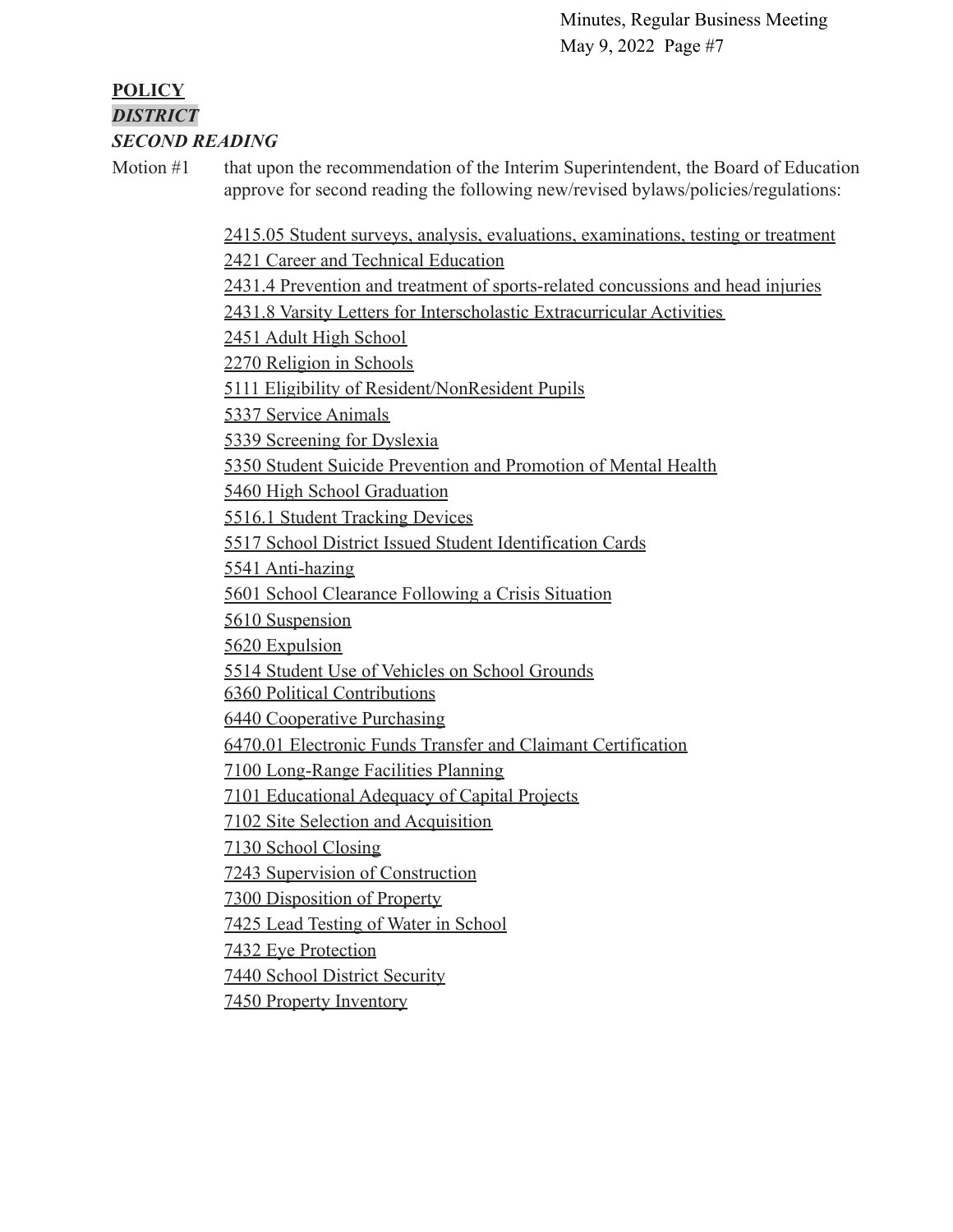# **POLICY (Motion #1)**

Moved by Ms. Murphy, seconded by Mrs.Wall

- AYES: Mrs. Bangiola, Mrs. Cole, Mrs. Davidson, Ms. Galdi, Mrs. Pedalino, Dr. Rodriguez, Mrs. Wall, Ms. Murphy, Mrs. Spiotta
- NOES: None
- ABSTAIN: None
- ABSENT: Mr. Smith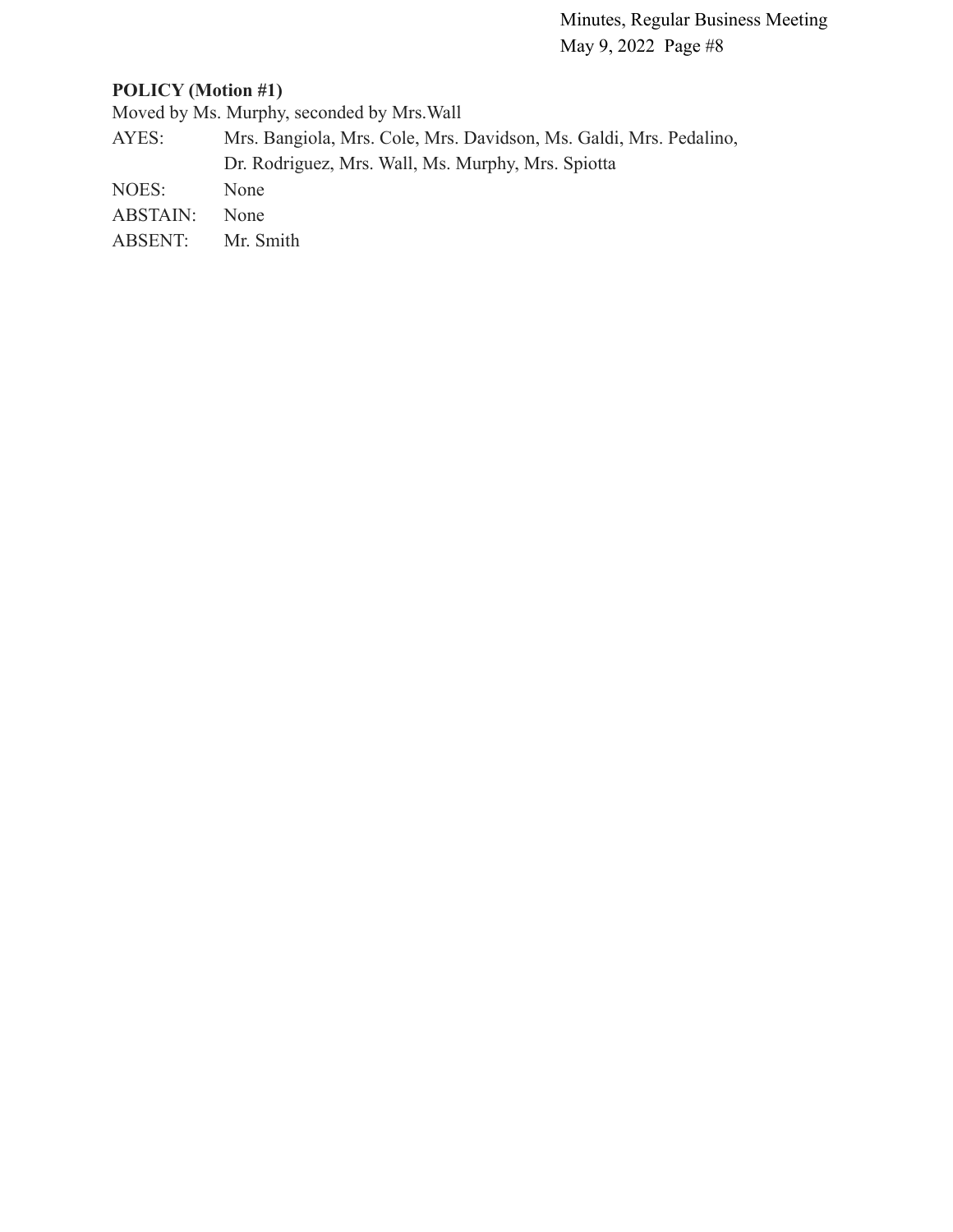# **EDUCATIONAL MATTERS**

# *DISTRICT*

# *HARASSMENT, INTIMIDATION, AND BULLYING REPORT*

Motion #1 that, upon the recommendation of the Interim Superintendent, the Board of Education accept the Harassment, Intimidation, and Bullying report for the period ending, April 25, 2022.

# *9-12*

# *FIELD TRIPS*

Motion #2 that, upon the recommendation of the Interim Superintendent, and the Board Curriculum Committee, the Board of Education approve the following field trips. [\(See attached Educational folder\)](https://drive.google.com/file/d/1GWWQm-O_MP-SGYzZolxVodAFEatCr0Rn/view?usp=sharing)

# *DISTRICT*

# *CURRICULUM DEVELOPMENT 2021*

Motion #3 that, upon the recommendation of the Interim Superintendent, and the Board Curriculum Committee, the Board of Education approve the following curriculum development (See attached Educational folder)

| <b>Approval Date</b> | <b>Course</b>                    | Grade<br>Level | <b>Purpose of Revision</b>                       | <b>Funding</b> |
|----------------------|----------------------------------|----------------|--------------------------------------------------|----------------|
| August 2022          | Ceramics                         | 6              | State mandated revision                          | Local          |
| August 2022          | General Art 7                    | 7              | State mandated revision                          | Local          |
| August 2022          | Connected Art 7                  | $\overline{7}$ | State mandated revision                          |                |
| August 2022          | Culinary Arts 2                  | $9 - 12$       | State mandated revision                          | Local          |
| August 2022          | <b>ESL Science</b>               | $\overline{3}$ | Revision to include ELL supports in Science 3-5  | Local          |
| August 2022          | <b>ESL Science</b>               |                | Revision to include ELL supports in Science 3-5  | Local          |
| August 2022          | <b>ESL</b> Science               | 5              | Revision to include ELL supports in Science 3-5  | Local          |
| August 2022          | <b>ESL Spanish Language Arts</b> | $\overline{3}$ | Support Spanish literacy in bilingual classrooms | Local          |
| August 2022          | <b>ESL Spanish Language Arts</b> | $\overline{4}$ | Support Spanish literacy in bilingual classrooms | Local          |
| August 2022          | ESL Spanish Language Arts        | 5              | Support Spanish literacy in bilingual classrooms | Local          |
| August 2022          | ELL4                             | $9 - 12$       | Revision and update to align with WIDA 2020      | Local          |
| August 2022          | English $1A &$ Honors            | 9              | State mandated revision                          | Local          |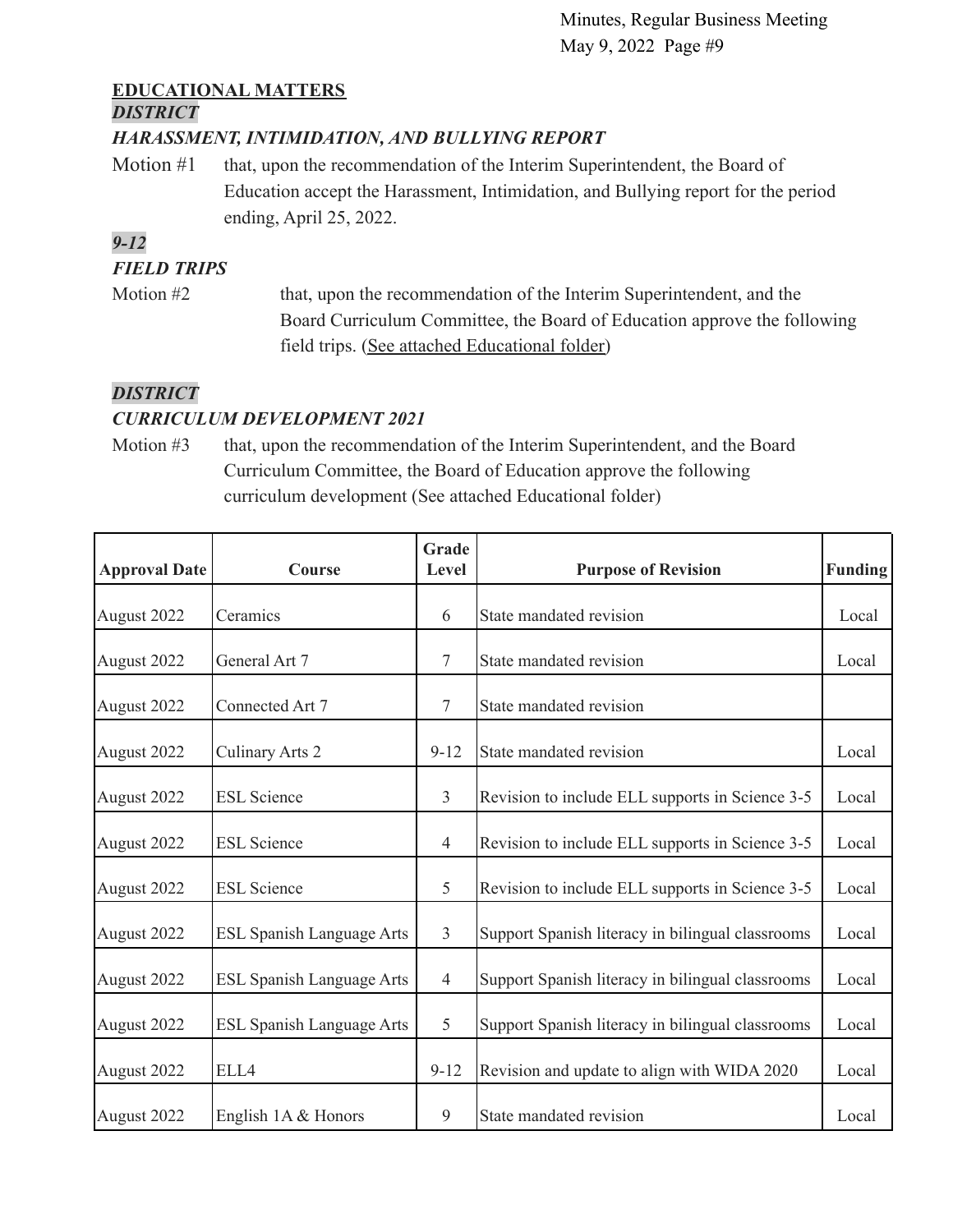| August 2022 | English 2A & Honors                  | 10       | State mandated revision                               |       |  |
|-------------|--------------------------------------|----------|-------------------------------------------------------|-------|--|
| August 2022 | English 3A & Honors                  | 11       | State mandated revision                               | Local |  |
| August 2022 | African American Literature<br>A/H   | 12       | State mandated revision                               | Local |  |
| August 2022 | Bach to Rock and Beyond              | $9 - 12$ | New course                                            | Local |  |
| August 2022 | <b>Musical Theater</b>               | 8        | New course                                            | Local |  |
| August 2022 | Band                                 | $6 - 8$  | State mandated revision                               | Local |  |
| August 2022 | <b>Patient Care</b><br>Communication | $9 - 12$ | New course                                            | Local |  |
| August 2022 | Aerospace Engineering                | $9 - 12$ | State mandated revision                               | Local |  |
| August 2022 | Nanoscale Engineering                | $9 - 12$ | State mandated revision                               | Local |  |
| August 2022 | Forensics                            | $9 - 12$ | State mandated revision                               | Local |  |
| August 2022 | Neuroscience                         | $9 - 12$ | State mandated revision                               | Local |  |
| August 2022 | <b>AP Biology</b>                    | $9 - 12$ | State mandated revision                               | Local |  |
| August 2022 | AP Human Geography                   | $9 - 12$ | Update to align with recent college board<br>revision | Local |  |
| August 2022 | <b>AP Psychology</b>                 |          | Update to align with recent college board<br>revision | Local |  |
| August 2022 | AP Macroeconomics                    | $9 - 12$ | Update to align with recent college board<br>revision | Local |  |
| August 2022 | <b>Gender Studies</b>                | $9 - 12$ | State mandated revision                               | Local |  |
| August 2022 | Human Mind (Intro to<br>Psych)       | $9 - 12$ | State mandated revision                               | Local |  |
| August 2022 | How Sports Explain the<br>World      | $9 - 12$ | State mandated revision                               |       |  |
| August 2022 | <b>US History 1A</b>                 | $9 - 12$ | Revision to align to thematic approach                | Local |  |
| August 2022 | Photographic Imaging 2               | $9 - 12$ | State mandated revision                               | Local |  |
| August 2022 | Broadcasting 2                       | $9 - 12$ | State mandated revision                               | Local |  |
| August 2022 | Media Literacy                       | K        | Integrate;<br>https://neptunenavigate.com/forschools/ | Local |  |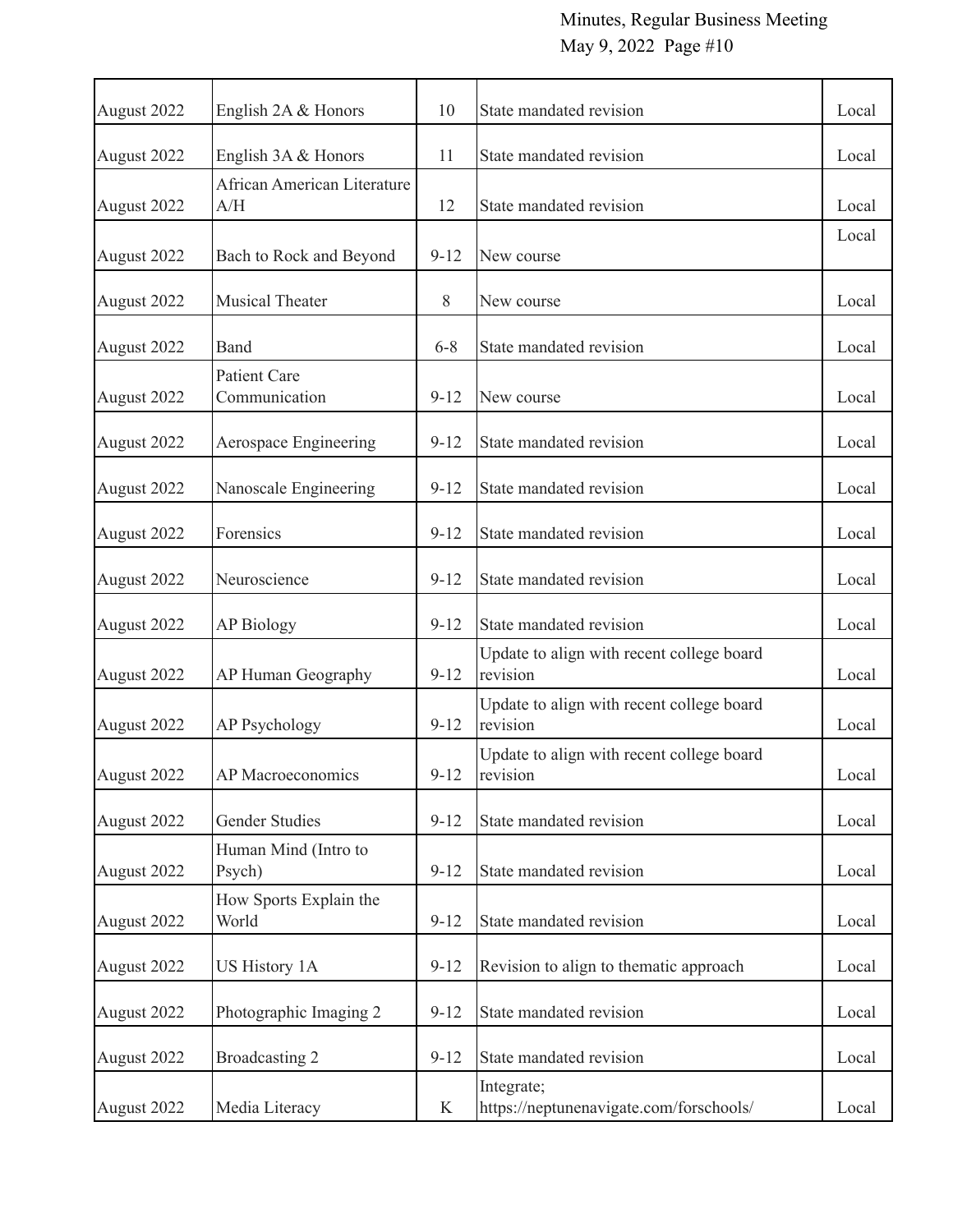| August 2022 | Media Literacy                    |                | Integrate;<br>https://neptunenavigate.com/forschools/                                                                    | Local |
|-------------|-----------------------------------|----------------|--------------------------------------------------------------------------------------------------------------------------|-------|
| August 2022 | Media Literacy                    | 3              | Integrate;<br>https://neptunenavigate.com/forschools/                                                                    | Local |
| August 2022 | <b>Navigating Digital Systems</b> | 6              | Integrate;<br>https://neptunenavigate.com/forschools/                                                                    | Local |
| August 2022 | Media Literacy                    | 9              | Integrate;<br>https://neptunenavigate.com/forschools/                                                                    | Local |
| August 2022 | Engineering & Robotics I          | $9 - 12$       | State mandated revision                                                                                                  | Local |
| August 2022 | Engineering & Robotics II         | $9 - 12$       | State mandated revision                                                                                                  | Local |
| August 2022 | CAD <sub>1</sub>                  | $9-12$         | State mandated revision                                                                                                  | Local |
| August 2022 | Spanish                           | $\overline{7}$ | Revision and update of 7th grade Spanish<br>curriculum incorporating NJSLS into the MSD<br><b>Rubicon Atlas Platform</b> | Local |
| August 2022 | Italian                           | 6              | Revision and update incorporating NJSLS into<br>the MSD Rubicon Atlas Platform.                                          |       |
| August 2022 | French                            | 6              | Revision and update of incorporating NJSLS into<br>the MSD Rubicon Atlas Platform.                                       |       |
| August 2022 | Spanish 3                         | $9 - 12$       | State mandated revision                                                                                                  | Local |
| August 2022 | Italian 3                         | $9 - 12$       | State mandated revision                                                                                                  |       |
| August 2022 | French 3                          | $9 - 12$       | State mandated revision                                                                                                  | Local |
| August 2022 | Chinese 3                         | $9 - 12$       | State mandated revision                                                                                                  | Local |
| August 2022 | Latin 3                           | $9 - 12$       | State mandated revision                                                                                                  | Local |

# *DISTRICT*

# *COMMUNITY SCHOOL - ADULT SCHOOL 2021-2022 (revision)*

Motion #4 that, upon recommendation of the Interim Superintendent, the Board of Education approve the following additional course and instructor for the Spring 2022 semester of the Community School Adult School programming. (Fees paid from collected tuitions. [\(See attached Educational folder\)](https://drive.google.com/file/d/1CFlpwuuOsrzlNcnZq8idIybZty8KUWDN/view?usp=sharing)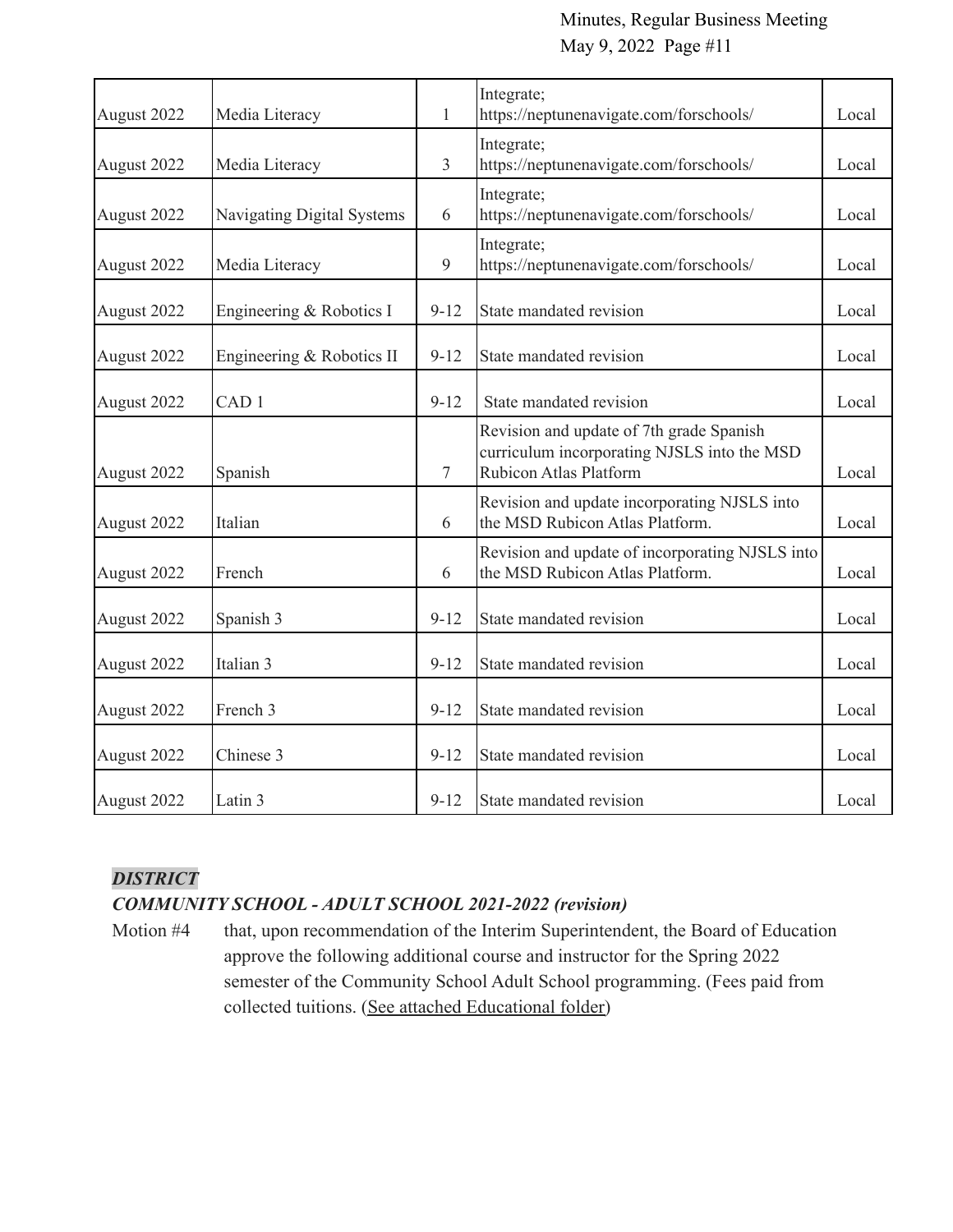# **EDUCATIONAL MATTERS (Motions #1-4)**

Moved by Ms. Murphy, seconded by Mrs.Cole

- AYES: Mrs. Bangiola, Mrs. Cole, Mrs. Davidson, Ms. Galdi, Mrs. Pedalino, Dr. Rodriguez, Mrs. Wall, Ms. Murphy, Mrs. Spiotta
- NOES: None
- ABSTAIN: None
- ABSENT: Mr. Smith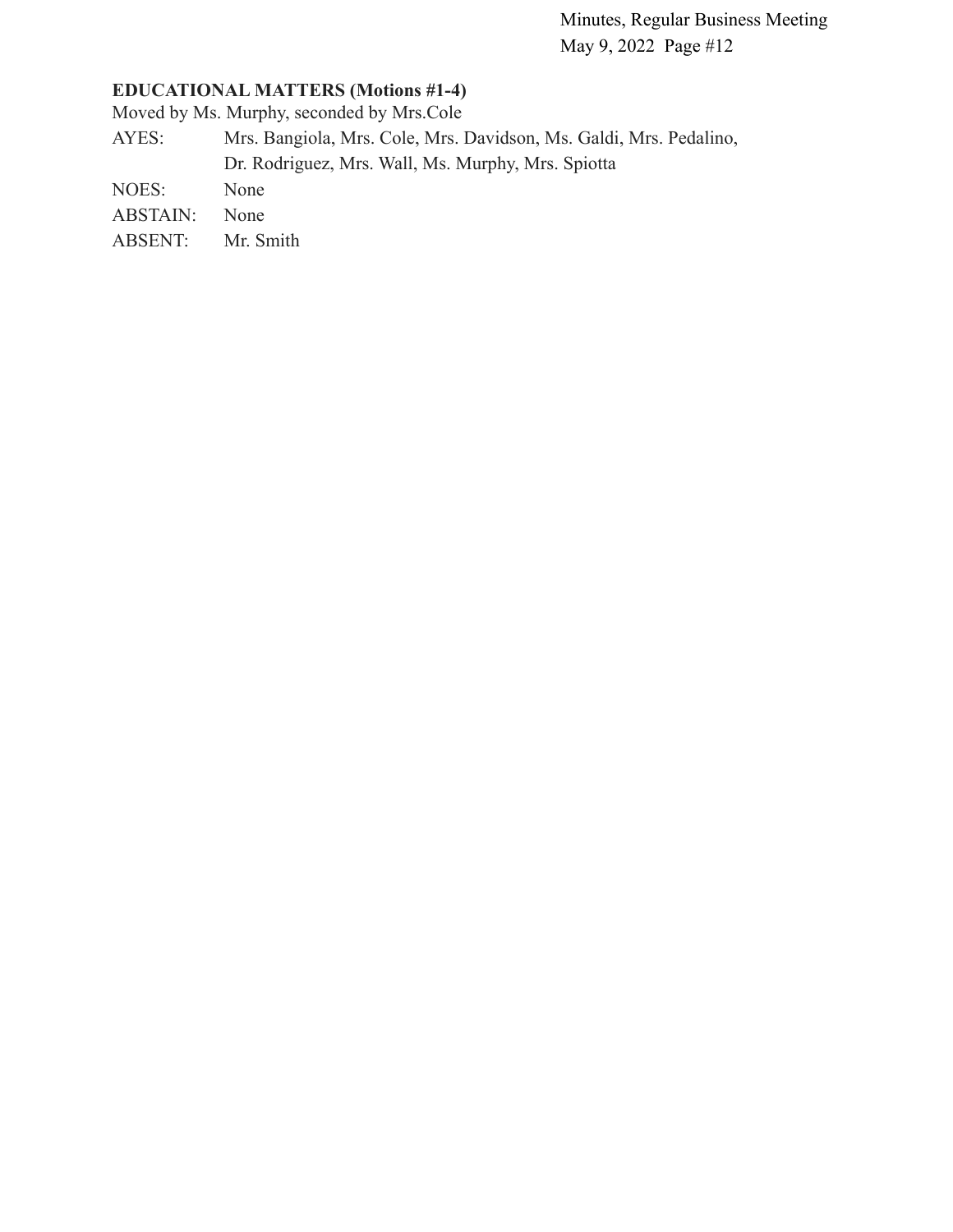# **PUPIL SERVICES**

## *OUT OF DISTRICT ROSTER*

Motion #1 that, upon the recommendation of the Interim Superintendent, the Board of Education approve placements and instructional services for students with disabilities, including those received by the district and those attending schools for which tuition is charged, for the month of May as noted in the detailed listing maintained on file in the Board Secretary's office.

## **EXPLANATION**

Students with IEPs whose needs cannot be met in the programs that exist within the district are placed in outside private and public schools approved by the New Jersey Department of Education for students with disabilities. Attendance is monitored monthly in order to ensure students are enrolled as agreed and the state-mandated contract with each school states that two weeks' notice is required for removal of a student. Case managers make at least two visits per school year for each student enrolled in one of these schools, including one visit that involves the convening of an IEP Team to complete an annual review of the student's IEP. In order to preserve confidentiality, all students are identified only by their local and/or state identification numbers in any listing that is maintained outside the Office of Pupil Services.

## **PUPILS SERVICES (Motion #1)**

|                                                                  | Moved by Ms. Murphy, seconded by Mrs. Wall         |  |  |  |
|------------------------------------------------------------------|----------------------------------------------------|--|--|--|
| Mrs. Bangiola, Mrs. Davidson, Ms. Galdi, Mrs. Pedalino,<br>AYES: |                                                    |  |  |  |
|                                                                  | Dr. Rodriguez, Mrs. Wall, Ms. Murphy, Mrs. Spiotta |  |  |  |
| NOES:                                                            | None                                               |  |  |  |
| ABSTAIN:                                                         | Mrs. Cole                                          |  |  |  |
| ABSENT:                                                          | Mr. Smith                                          |  |  |  |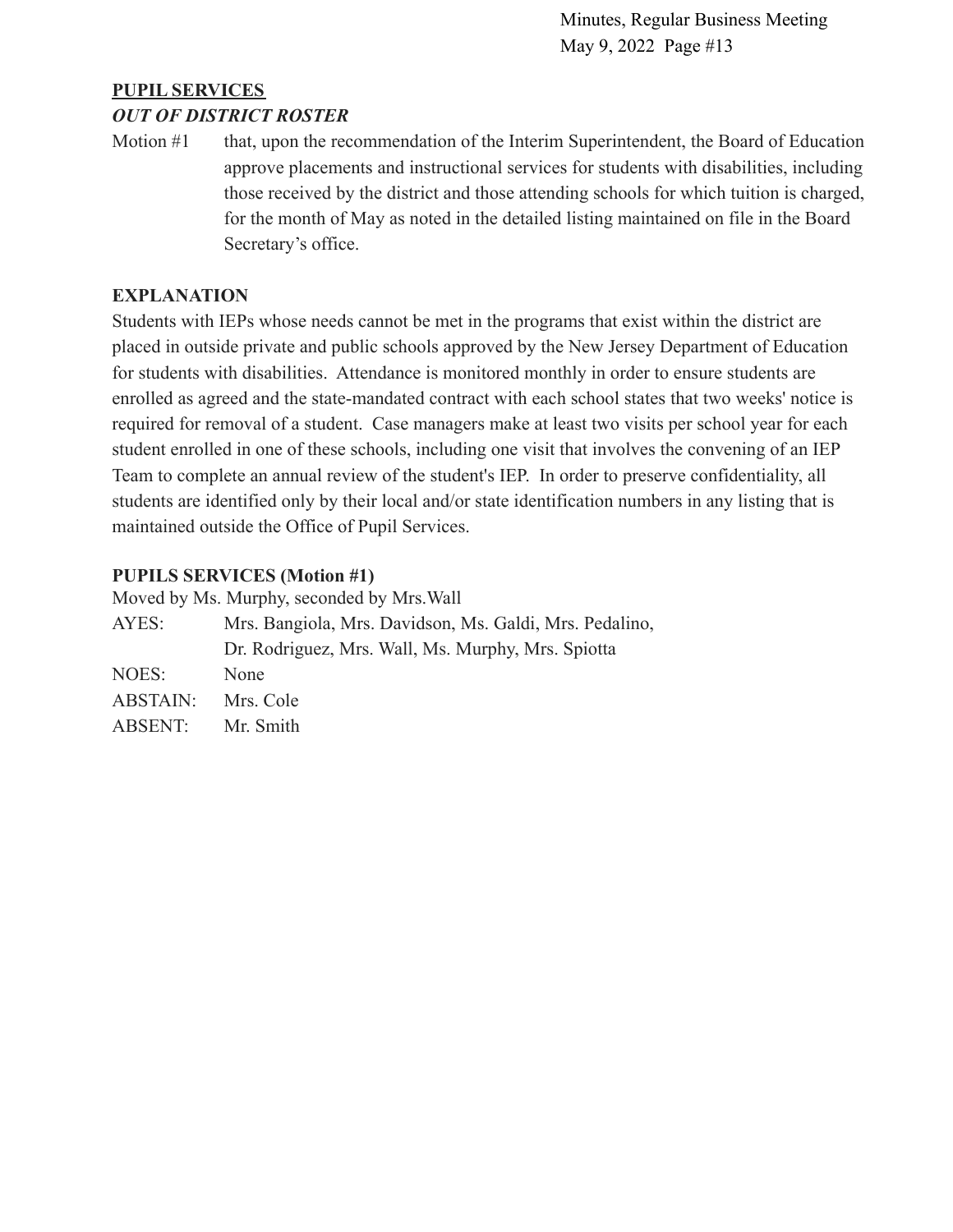## **HUMAN RESOURCES**

#### *District*

### *ABOLISH POSITION(S) 2021-2022*

Motion #1 that, upon the recommendation of the Interim Superintendent, the Board of Education abolish the following position(s) for the 2021-2022 school year:

 $> 1.0$  Student Data Information Specialist, CO (eff. 05/31/22)

## *ESTABLISH POSITION(S) 2021 -2022*

Motion #2 that, upon the recommendation of the Interim Superintendent, the Board of Education establish the following position(s) for the 2021-2022 school year:

# *PK-8*

|                 |  | $\geq$ (1) 1.0 ABS, LLC                                             |
|-----------------|--|---------------------------------------------------------------------|
| <b>District</b> |  |                                                                     |
|                 |  | $\geq$ (6) 1.0 Bus Driver(s), Transportation                        |
|                 |  | $\geq$ (1) 1.0 Communications and Community Relations - Extra Pay*  |
|                 |  | $\geq$ (1) 1.0 ELL Bilingual Summer Academy Coordinator - Extra Pay |
|                 |  | $\geq$ (1) 1.0 Supervisor of Student Data & Assessment, CO          |

## *RESIGNATION(S)/TERMINATION(S)/RETIREMENT(S) 2021-2022*

Motion #3 that, upon the recommendation of the Interim Superintendent, the Board of Education approve the resignation(s), termination(s) and/or retirement(s) of the following staff according to the effective date and reason shown:

| <b>PK-8</b>              |               |
|--------------------------|---------------|
| Curley, Meredith         | June 30, 2022 |
| 1.0 Grade 1, HC          | Resigned      |
| Giovanniello, Paul       | June 30, 2022 |
| 1.0 Spanish, FMS         | Resigned      |
| Kim, Ji Young            | May 18, 2022  |
| 1.0 Grade 2 CABAS, HC    | Resigned      |
| Murphy, Lori             | June 30, 2022 |
| 1.0 Grade 3, AH          | Resigned      |
| Pedrero-Davila, Gabriela | June 30, 2022 |
| 1.0 Grade K (CABAS), HC  | Resigned      |
| Radke, Kristen           | June 30, 2022 |
| 1.0 Art/Enrichment, NP   | Resigned      |
| $9 - 12$                 |               |
| Matro, Brian             | June 30, 2022 |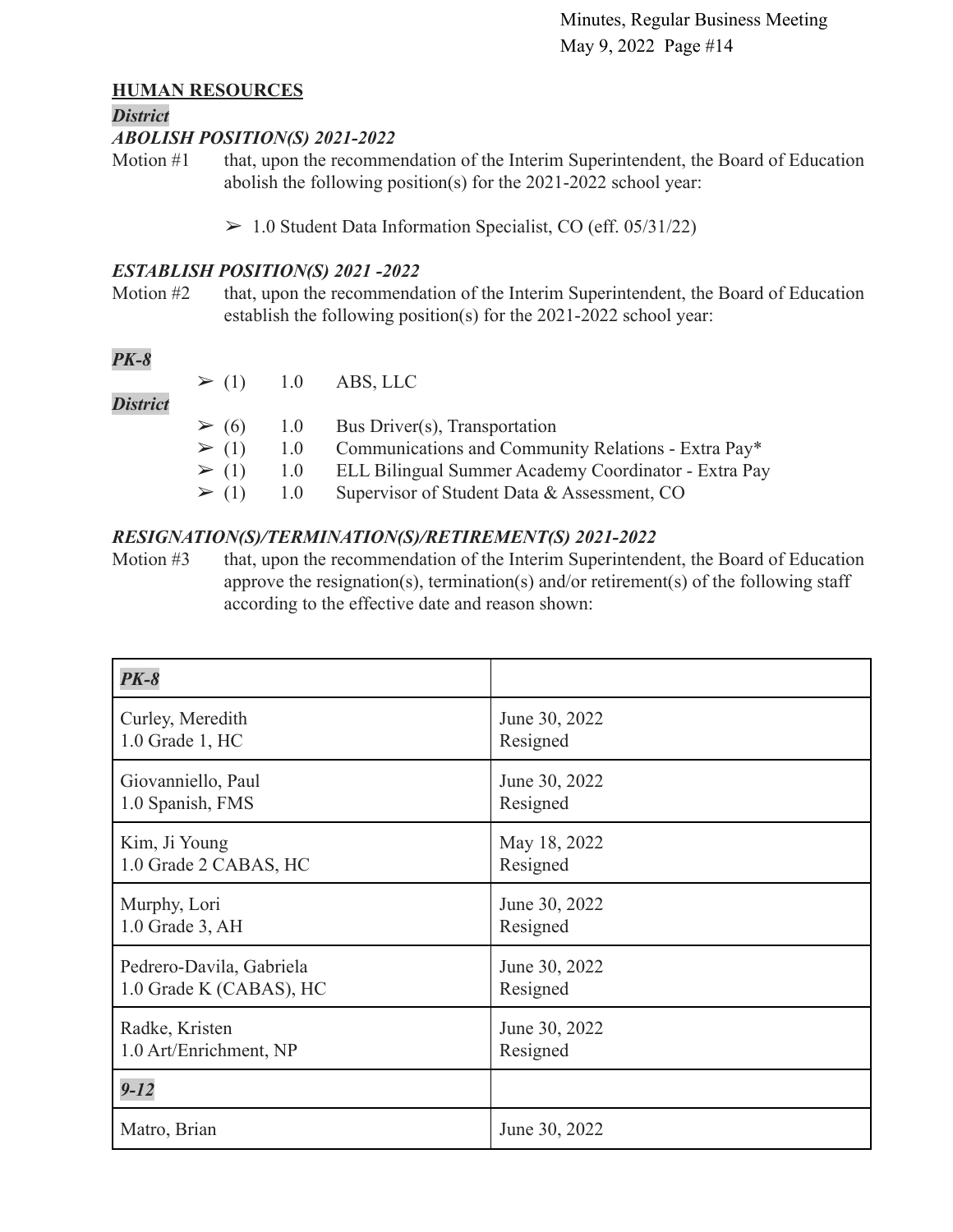| 1.0 Social Studies, MHS | Resigned                  |
|-------------------------|---------------------------|
|                         |                           |
| <b>District</b>         |                           |
| Employee #6498          | June 30, 2022<br>Resigned |

# *REDUCTION IN FORCE 2022-2023*

Motion #4 that, upon the recommendation of the Interim Superintendent, the Board of Education approve the reduction in force due to staffing needs based on enrollment of the following staff according to the effective date and reason shown:

| $PK-8$         |                             |
|----------------|-----------------------------|
| Employee #6861 | June 30, 2022<br><b>RIF</b> |
| Employee #6974 | June 30, 2022<br><b>RIF</b> |

# *APPOINTMENT(S) 2021-2022 \**

Motion #5 that, upon the recommendation of the Interim Superintendent, the Board of Education approve the appointment of the following to the position/s stated at the annual salary rates and effective date/s shown **(revisions in bold),** and further that the Board of Education approve the submission to the County Superintendent applications for emergency hiring, pending approval of all Human Resource documents and/or requirements and each applicant's attestation that s/he has not been convicted of any disqualifying crime pursuant to the provisions of N.J.S.A. 18a6-7.1 et seq.; 18:39-17 et seq.; 18A:6-4.13 et seq.:

|                                                       |                               |                   | In Place of:              |
|-------------------------------------------------------|-------------------------------|-------------------|---------------------------|
| $9 - 12$                                              |                               |                   |                           |
| Almendares, Edwin<br>1.0 Custodian, MHS               | \$35,500                      | 05/02/22-06/30/22 | Cardona, J.<br>Reassigned |
| Valencia, Stephanie ®<br>1.0 Class III Secretary, MHS | \$40,635<br>Class III, Step 2 | 05/09/22-06/30/22 | Bedoya, I.<br>Reassigned  |

\*Pending completion of paperwork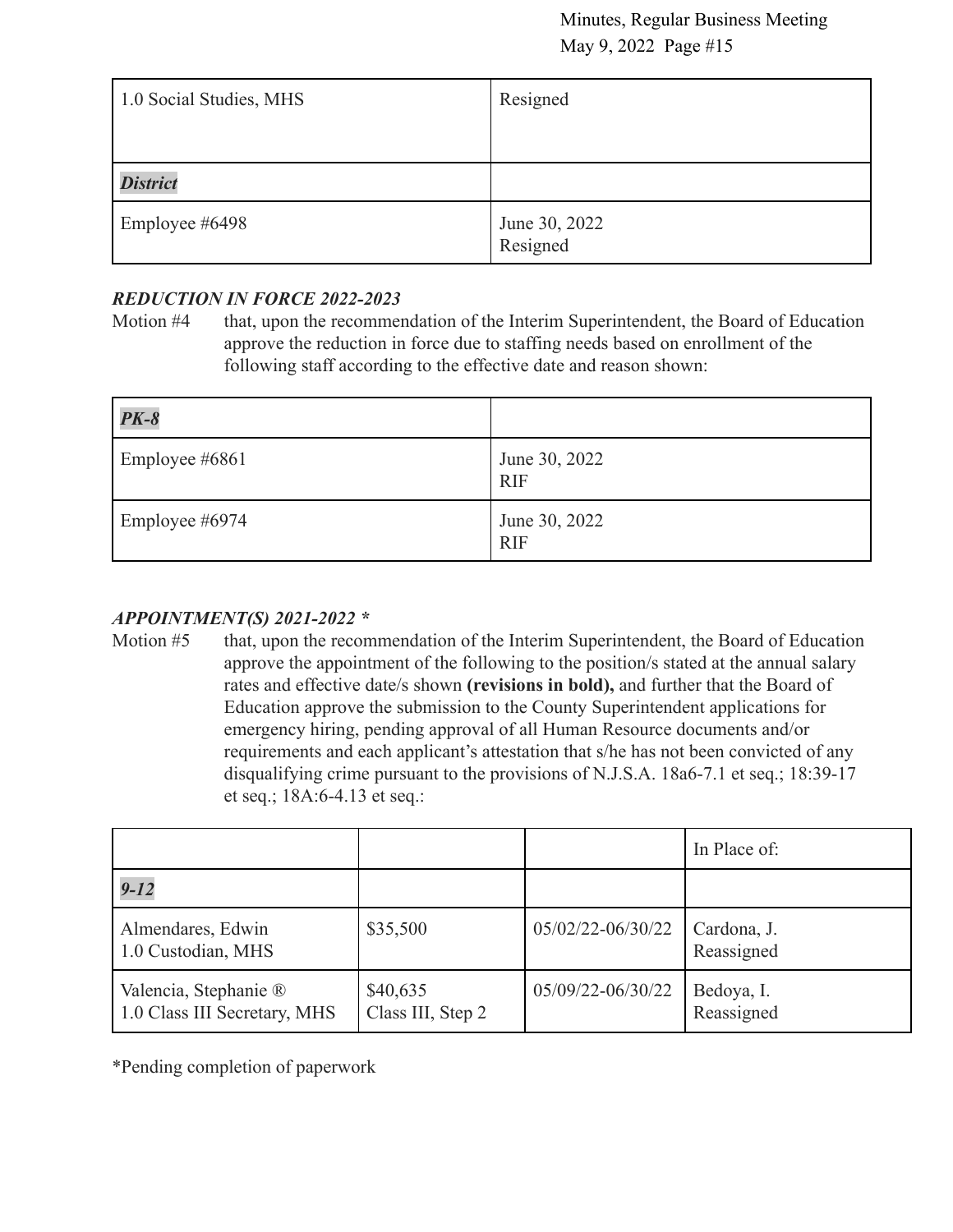## *APPOINTMENT(S) 2022-2023 \**

Motion #6 that, upon the recommendation of the Interim Superintendent, the Board of Education approve the appointment of the following to the position/s stated at the annual salary rates and effective date/s shown **(revisions in bold),** and further that the Board of Education approve the submission to the County Superintendent applications for emergency hiring, pending approval of all Human Resource documents and/or requirements and each applicant's attestation that s/he has not been convicted of any disqualifying crime pursuant to the provisions of N.J.S.A. 18a6-7.1 et seq.; 18:39-17 et seq.; 18A:6-4.13 et seq.:

|                           |             |                   | In Place of: |
|---------------------------|-------------|-------------------|--------------|
| $PK-8$                    |             |                   |              |
| Francesco, Renata         | \$59,050    | 09/01/22-06/30/23 | Narciso, M.  |
| 1.0 Art, FMS              | BA, Step 1  |                   | Retired      |
| Jorge, David              | \$59,050    | 09/01/22-06/30/23 | Avegno, A.   |
| 1.0 Phys. Ed./Health, FMS | BA, Step 1  |                   | Resigned     |
| King, Stephanie           | \$73,365    | 09/01/22-06/30/23 | Cortez, L.   |
| 1.0 Lang. Arts, FMS       | MA, Step 12 |                   | Reassigned   |
| Murphy, Cathleen          | \$59,050    | 09/01/22-06/30/23 | Cabezas, P.  |
| 1.0 Bil. Grade 4, AH      | BA, Step 1  |                   | Retired      |

\*Pending completion of paperwork

## *JOB DESCRIPTION(S) 2021-2022*

Motion #7 that, upon the recommendation of the Interim Superintendent, the Board of Education approve the following job descriptions:

## *DISTRICT*

- ➢ [Communications & Community Relations Extra Pay Position](https://drive.google.com/file/d/1euqZ0ie2yxktY0Be3X3O7rGzAFIcll1r/view?usp=sharing9orgGNDMFM4a22/view?usp=sharing) (Revised)
- ➢ [ELL Bilingual Summer Academy Coordinator Extra Pay](https://drive.google.com/file/d/1tCmeB79XN2waHfqLGTqve9VJbEVrZiFZ/view?usp=sharing)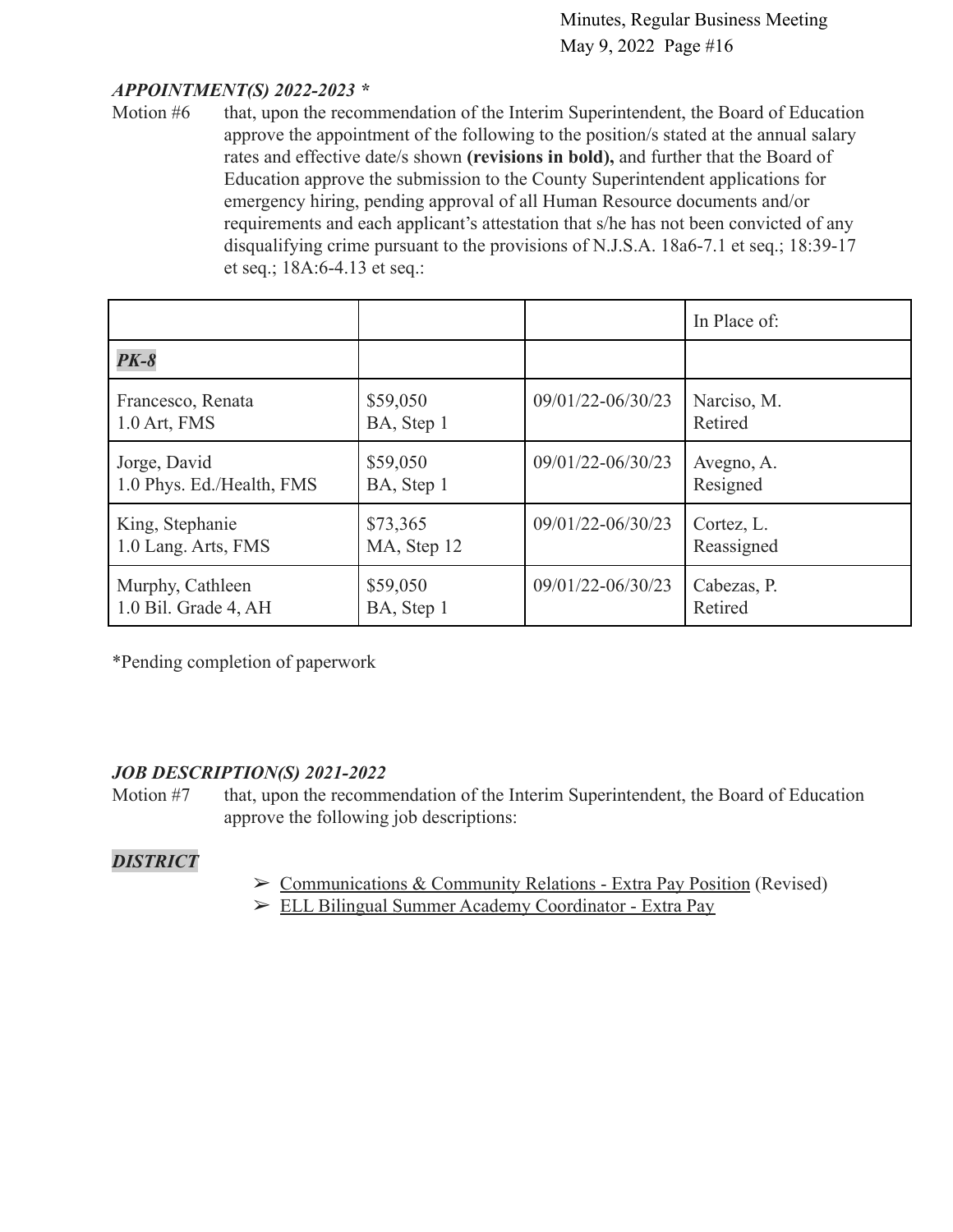# *TRANSFER(S), CHANGE(S) OF ASSIGNMENT, TITLE AND OR/ SALARY 2021-2022*

Motion #8 that, upon the recommendation of the Interim Superintendent, the Board of Education approve the change(s) of assignment and/or salary for the following certified staff:

| Employee           | <b>Current Position</b>          | New Position                                                   | Salary                          | In Place of:                  | Effective |
|--------------------|----------------------------------|----------------------------------------------------------------|---------------------------------|-------------------------------|-----------|
| $PK-8$             |                                  |                                                                |                                 |                               |           |
| Doyle, Karen       | 0.5 Teacher<br>Assistant, NP     | 0.5 Clerk, NP                                                  | \$14,968<br>0.5 Class I, Step 4 | Alicea-Romano, D.<br>Resigned | 05/13/22  |
| <b>District</b>    |                                  |                                                                |                                 |                               |           |
| Thompson,<br>David | 1.0 Supervisor<br>of Math, PK-12 | 1.0 Supervisor<br>of Student<br>Data $\&$<br>Assessment,<br>CO | N/A                             | Dominguez, C.<br>Resigned     | 05/30/22  |

# *TRANSFER(S), CHANGE(S) OF ASSIGNMENT, TITLE AND OR/ SALARY 2022-2023*

Motion #9 that, upon the recommendation of the Interim Superintendent, the Board of Education approve the change(s) of assignment and/or salary for the following certified staff:

| Employee                   | Current<br>Position                     | <b>New Position</b>             | Salary                 | In Place of:            | Effective |
|----------------------------|-----------------------------------------|---------------------------------|------------------------|-------------------------|-----------|
| $PK-8$                     |                                         |                                 |                        |                         |           |
| Almiron-Romero,<br>Jessica | $1.0$ Spec.<br>Ed., FMS                 | 1.0 Bil. Science,<br><b>FMS</b> | N/A                    | Perez, C.<br>Reassigned | 09/01/22  |
| Cadavid, Olga              | $1.0$ Pre K<br>Teacher<br>Assistant, AV | $1.0$ Grade K<br>$(Bil)$ , WD   | \$59,050<br>BA, Step 1 | Artiga, M.<br>Resigned  | 09/01/22  |
| Camelotto, Sally           | $+0$ Grade 3,<br>S X                    | $1.0$ MTSS,<br>TOSA, CO         | H/A                    | Est. 04/25/22           | 09/01/22  |
| Cortez, Lindsey            | 1.0 Language<br>Arts, FMS               | 1.0 Language<br>Art, MHS        | N/A                    | Laudadio, C.<br>Retired | 09/01/22  |
| DeVitto, Dominie           | 1.0 Spee. Ed.<br><b>FMS</b>             | $4.0$ Spee. Ed.,<br><b>MHS</b>  | N/A                    | Serra, M.<br>Reassigned | 09/01/22  |
| Folmar, Leslye             | $+0$ Grade 5,<br><b>SX</b>              | $1.0$ MTSS,<br>TOSA, CO         | H/A                    | Est. 04/25/22           | 09/01/22  |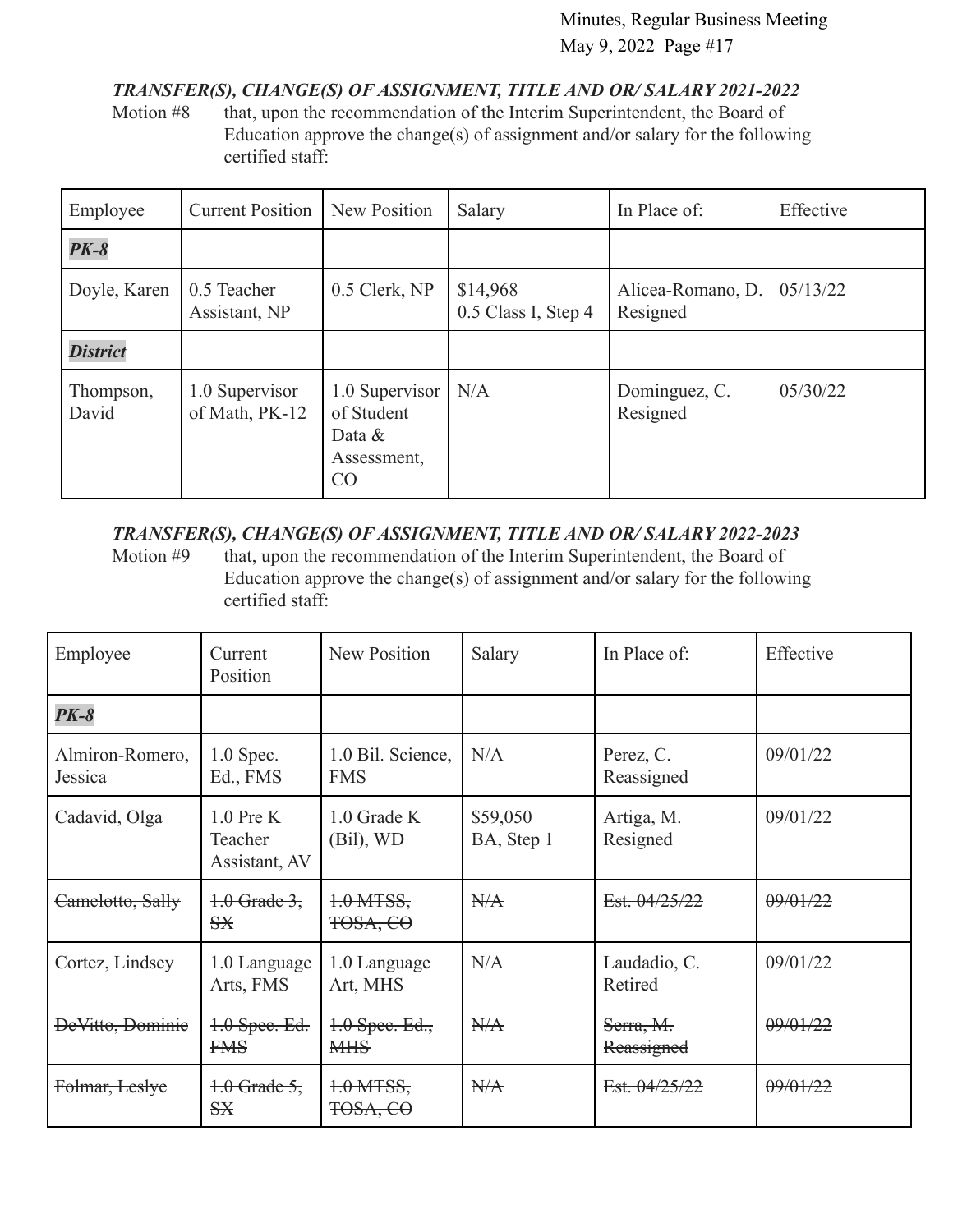| Manobianca,<br>Amy | 1.0<br>PIRT/PreK<br>Teacher, LLC     | $1.0$ PreK<br>Teacher, LLC | N/A                    | Carolan, N.<br>Resigned                        | 09/01/22 |
|--------------------|--------------------------------------|----------------------------|------------------------|------------------------------------------------|----------|
| Perez, Cynthia     | $1.0$ Bil.<br>Science,<br><b>FMS</b> | 1.2 ECS, FMS               | \$82,038<br>MA, Step 9 | Masi, C.<br>Reassigned                         | 07/01/22 |
| <b>District</b>    |                                      |                            |                        |                                                |          |
| Serra, Michael     | $+0$ Spee.<br>Ed., MHS               | $+0$ MTSS,<br>TOSA, CO     | H/A                    | Evans, K.<br>Leave<br>Replacement<br>Completed | 09/01/22 |

## *CHANGE OF LEVEL OF PROFESSIONAL PREPARATION 2022-2023*

Motion #10 that, upon the recommendation of the Interim Superintendent, the Board of Education approve a change of salary for the following certificated staff members that have successfully satisfied the requirements for a change of level of professional preparation:

| <b>Employee</b> | School/Dept.                       | <b>Current</b><br>Level | <b>Current</b><br><b>Salary</b> | <b>22-23 Level</b> | $22 - 23$<br><b>Salary</b> |
|-----------------|------------------------------------|-------------------------|---------------------------------|--------------------|----------------------------|
| $PK-8$          |                                    |                         |                                 |                    |                            |
| Curl, Marilyn   | 1.0 Bil Teacher Gr.<br>5. SX       | MA, Step 2              | \$60,372                        | MA30, Step 3       | \$66,300                   |
| Erb, Lauren     | $1.0$ Spec. Ed.<br>Lang. Arts, FMS | BA, Step 1              | \$56,042                        | MA, Step 2         | \$62,650                   |
| $9 - 12$        |                                    |                         |                                 |                    |                            |
| Shah, Erin      | 1.0 Bil Math, MHS                  | BA, Step 7              | \$59,777                        | MA, Step 8         | \$67,115                   |

## *District*

# *SUBSTITUTE SALARY RATES 2022-2023 - REVISED*

Motion #11 that, upon the recommendation of the Interim Superintendent, the Board of Education approve the following addition to the Substitute Salary rates (**changes in bold**):

| Category                             | <b>Current Rates</b> |
|--------------------------------------|----------------------|
| <b>Assistant Behavior Specialist</b> | \$15.00/hr           |
| <b>Athletic Trainer</b>              | \$35.00/hr           |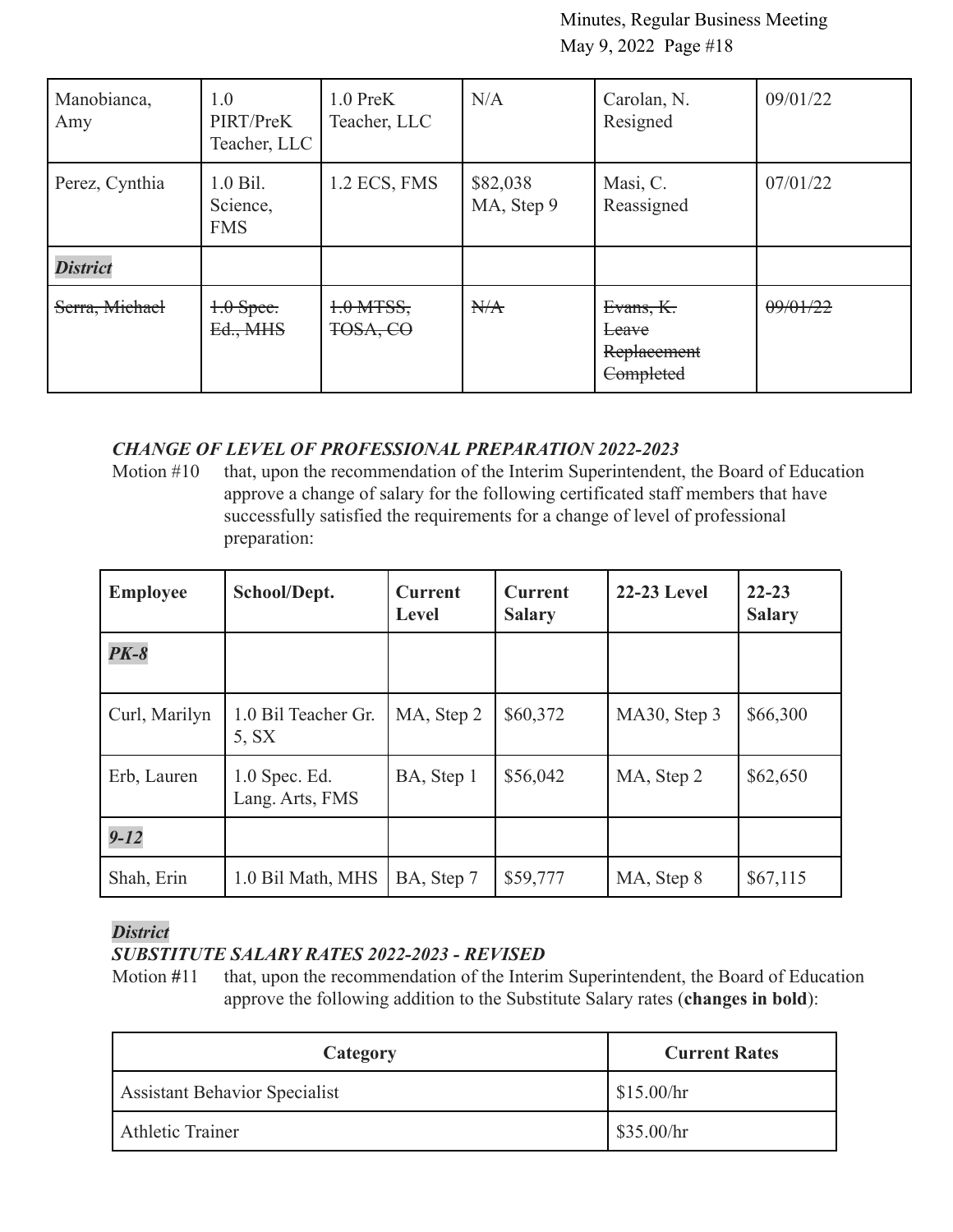| <b>Bedside Teacher</b>                              | \$50.00/hr              |
|-----------------------------------------------------|-------------------------|
| Bedside Teacher - Group of 2-4 students             | \$50.00/hr              |
| Bedside – Home Programming Special Education *      | \$55.00/hr              |
| <b>Bus Aide</b>                                     | \$15.00/hr              |
| <b>Bus Driver</b>                                   | \$30.00/hr              |
| <b>Confidential Secretary</b>                       | \$15.00/hr              |
| Buildings & Grounds                                 | \$17.00/hr              |
| Lifeguard                                           | \$15.00/hr              |
| Guidance Counselor Long Term                        | \$195/day               |
| LR/PG Aide                                          | \$15.00/hr              |
| <b>Nurse</b>                                        | \$200/full, \$115/half  |
| <b>Related Services Long Terms</b>                  | $$25 - $135/hr$ .       |
| Secretary/Clerk                                     | \$100/full/\$50/half    |
| Secretary/Clerk, Long Term **                       | \$140.00/full/\$70 half |
| <b>Security Monitors</b>                            | \$20.00/hr              |
| Social Worker Long Term                             | \$195/day               |
| Teacher                                             | \$125/full, \$75/half   |
| Feacher (Daily: Pandemic-10 days or less)           | \$150/day               |
| Teacher, long term (beginning at day 10)            | \$195/day               |
| Teacher Assistant (less than $3\frac{1}{2}$ hours)  | \$11.50/hr              |
| <b>Teacher Assistant</b>                            | \$70/full, \$40/half    |
| Teacher Assistant, long term                        | \$100/full, \$50/half   |
| Current Teacher Assistant/ABS (Cover own classroom) | \$7.14/hr. additional   |

\* As determined by student's IEP

\*\* Effective 4/18/22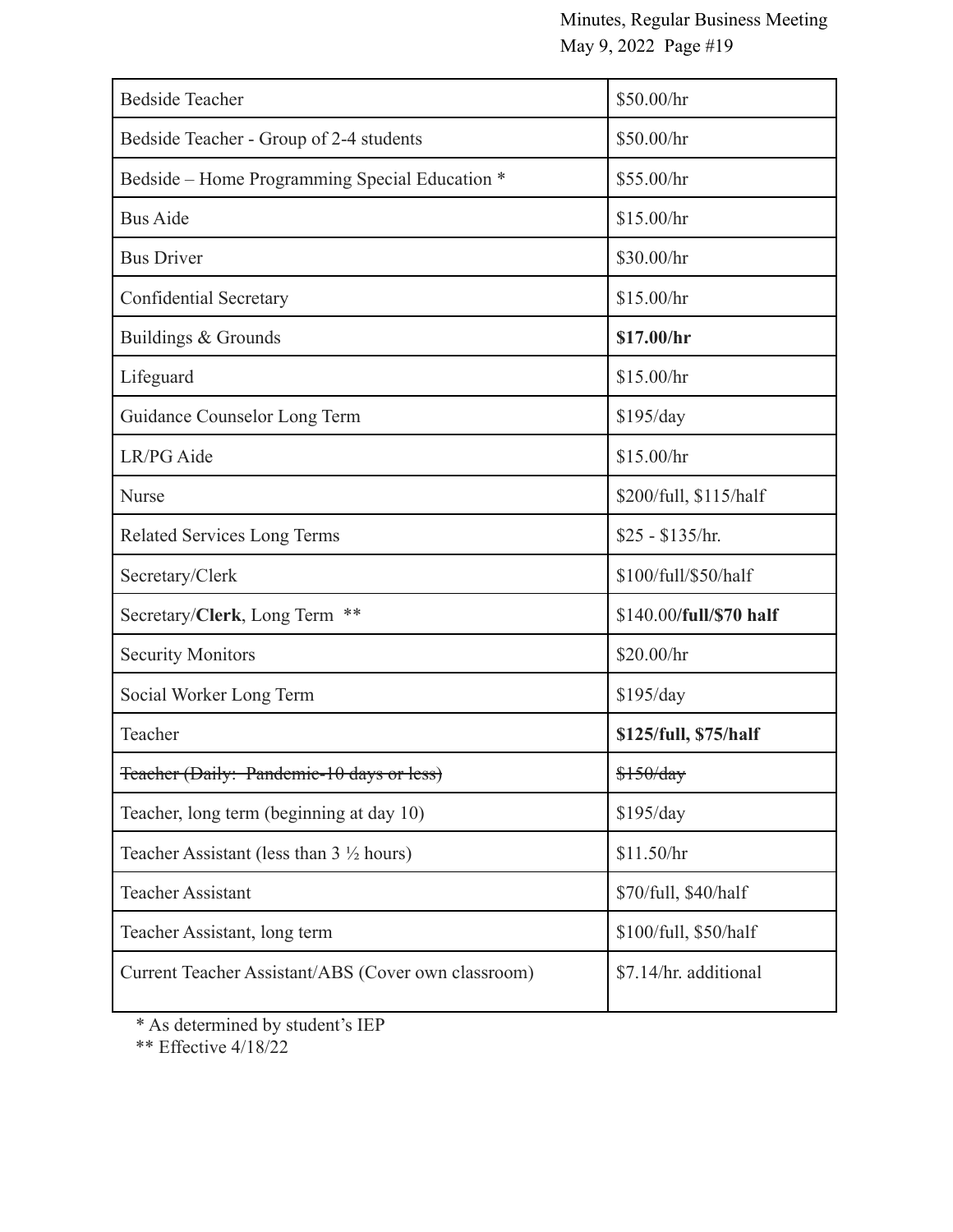# *District*

## *SUBSTITUTE APPOINTMENTS 2021-2022*

Motion #12 that, upon the recommendation of the Interim Superintendent, the Board of Education approve the following name(s) be added to the list of substitutes, and approve all Morris School District Substitute Teachers to also provide service as Teacher Assistant, ABS, and Lunchroom Playground Aide **(revisions in bold)** as assigned for the 2021-2022 school year, and further that the Board of Education approve submission to the County Superintendent application for emergency hiring and each applicant's attestation that s/he has not been convicted of any disqualifying crime pursuant to the provisions of N.J.S.A 18A:6-7.1 et seq., 18A:6-4.13 et seq.:

## **Bus Driver**

Nelson, Alice (eff. 4/28/22) Torres, Cesar (eff. 4/29/22)

## **Secretary:**

Doyle, Karen (eff. 05/02/22)

## **Volunteer (Urban Farm)**

Karahalios, Jenna (eff. 4/28/22)

## *District*

# *SUBSTITUTE APPOINTMENTS 2022-2023*

Motion #13 that, upon the recommendation of the Interim Superintendent, the Board of Education approve the following name(s) be added to the list of substitutes, and approve all Morris School District Substitute Teachers to also provide service as Teacher Assistant, ABS, and Lunchroom Playground Aide **(revisions in bold)** as assigned for the 2022-2023 school year, and further that the Board of Education approve submission to the County Superintendent application for emergency hiring and each applicant's attestation that s/he has not been convicted of any disqualifying crime pursuant to the provisions of N.J.S.A 18A:6-7.1 et seq., 18A:6-4.13 et seq.:

## **Teacher**

Hinton, Amanda

## *LEAVE(S) OF ABSENCE 2021-2022*

Motion #14 that, upon the recommendation of the Interim Superintendent, the Board of Education approve a leave of absence to the following staff members under the conditions stated and effective dates shown:

| $PK-8$                                    |                                            |                          |
|-------------------------------------------|--------------------------------------------|--------------------------|
| Jacobs-Pennetti, Sarah<br>1.0 Grade 2, WD | $02/15/22 - 05/11/22$<br>05/12/22-06/22/22 | Maternity *<br>$FMLA$ ** |
| $9 - 12$                                  |                                            |                          |
| Employee $\#0268$                         | 04/28/22-TBD                               | Administrative **        |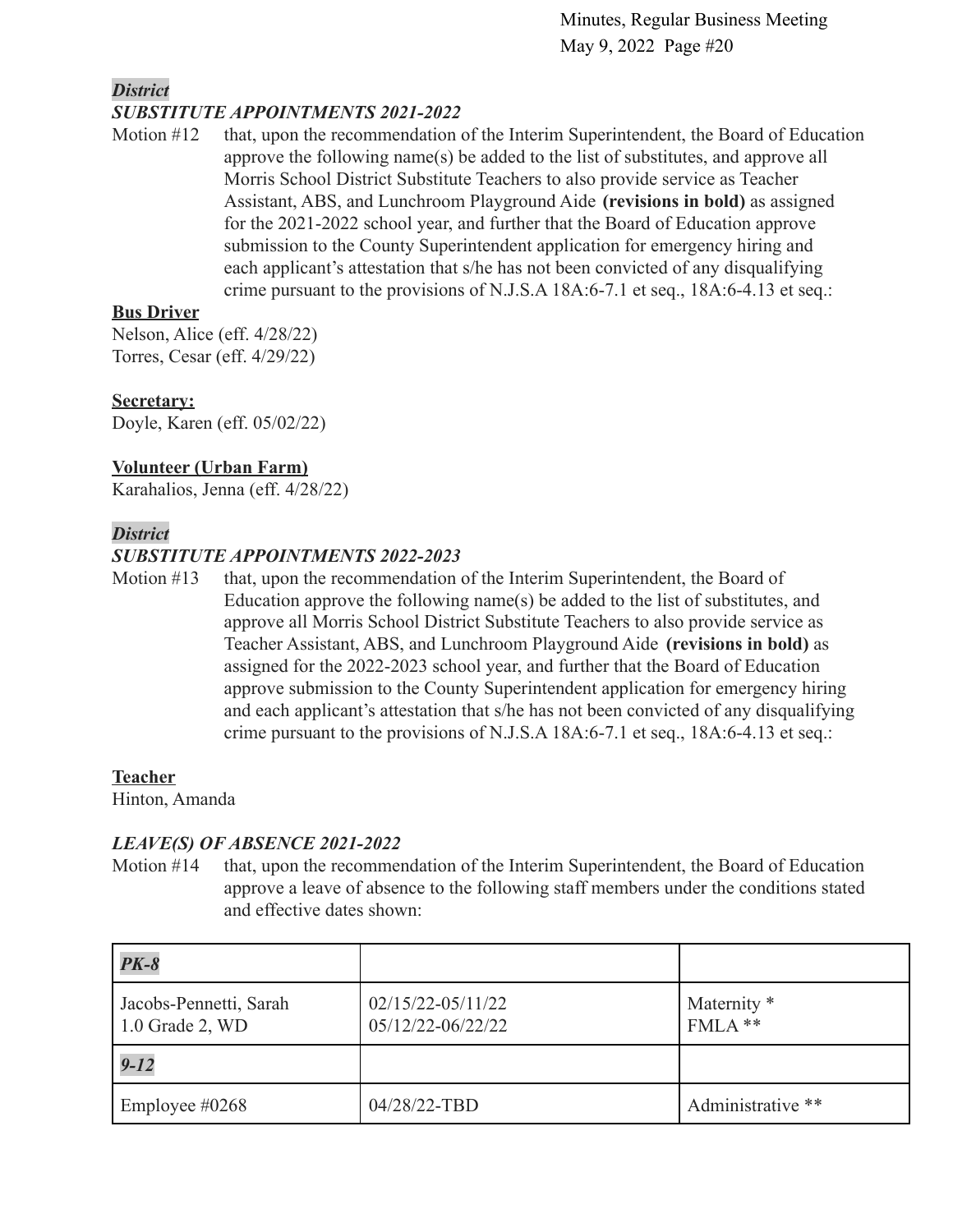| <b>District</b>                                   |                                        |                                |
|---------------------------------------------------|----------------------------------------|--------------------------------|
| Employee #6498                                    | $02/24/22 - 06/30/22$                  | Administrative **<br>(Revised) |
| Arias, Kimberly<br>1.0 Bus Driver, Transportation | 06/07/22-06/23/22<br>09/06/22-11/28/22 | Maternity *<br>NJFLA ***       |

- \* Accumulated sick leave may be used up to a period of eight weeks (four weeks before and four weeks after the birth of the baby) – with pay/with benefits.
- \*\* With pay/with benefits
- \*\*\* Without pay/with benefits

# *EXTRA PAY 2021-2022*

Motion #15 that, upon the recommendation of the Interim Superintendent, the Board of Education approve the following extra-pay positions for the 2021-2022 school year:

| <b>MSD DISTRICT</b>                                 |                                          |           |                       |    |                               |
|-----------------------------------------------------|------------------------------------------|-----------|-----------------------|----|-------------------------------|
| <b>POSITION</b>                                     | <b>STAFF MEMBER</b>                      | <b>YR</b> | <b>EXP.</b> SALARY NC |    | <b>TOTAL</b><br><b>SALARY</b> |
| <b>District</b>                                     |                                          |           |                       |    |                               |
| <b>MSD DISTRICT</b>                                 |                                          |           |                       |    |                               |
| Communications & Community<br>Relations - Extra Pay | Camacho-Ramundo, Alisa<br>(eff. 5/10/22) |           | $$20,000*$            | NG | $$20,000*$                    |

\*prorated (05/10/22-06/30/22)

# *EXTRA PAY REVISION 2021-2022*

Motion #16 that, upon the recommendation of the Interim Superintendent, the Board of Education approve the following extra-pay positions **(revisions in bold)** for the 2021-2022 school year:

| <b>ELEMENTARY CO-CURRICULAR</b> |                                                 |                   |               |            |                               |
|---------------------------------|-------------------------------------------------|-------------------|---------------|------------|-------------------------------|
| <b>POSITION</b>                 | <b>STAFF MEMBER</b>                             | <b>YR</b><br>EXP. | <b>SALARY</b> | <b>INC</b> | <b>TOTAL</b><br><b>SALARY</b> |
| $PK-8$                          |                                                 |                   |               |            |                               |
| <b>CO-CURRICULAR</b>            |                                                 |                   |               |            |                               |
| Helping Teacher - SX            | Folmar, Leslye                                  | 2                 | \$4,638       | <b>NG</b>  | \$4,638                       |
| Helping Teacher - SX            | Nicol, Katherine<br>(resigned 9/1/22 - 4/30/22) |                   | \$3,092       | <b>NG</b>  | \$3,092                       |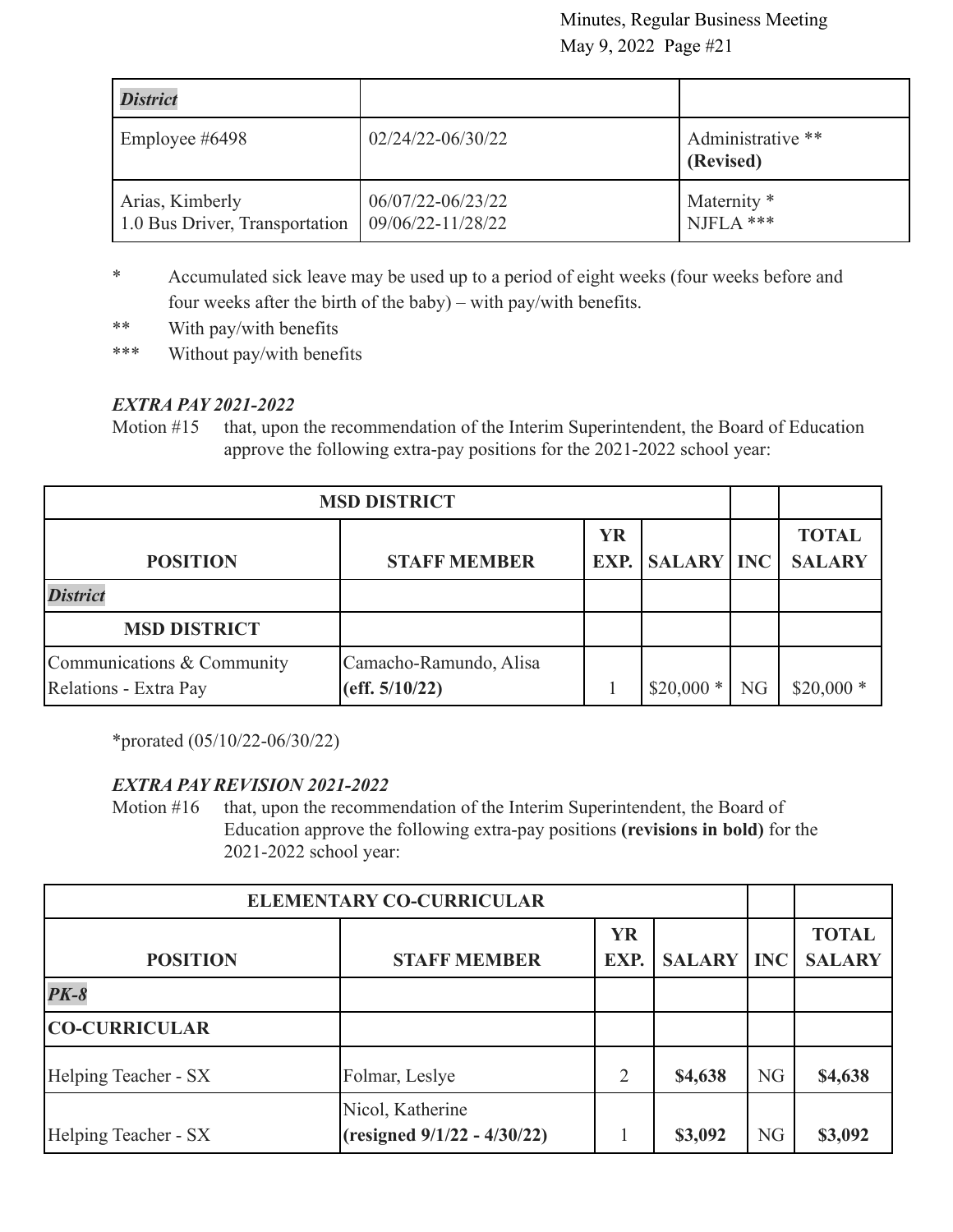*District*

# *REAPPOINTMENT FOR ADMINISTRATORS'ASSOCIATION 2022-2023*

Motion #17 that, upon the recommendation of the Interim Superintendent, the Board of Education approve the reappointment of the Morris School District Administrators'Association Staff staff for the 2022-2023 school year as filed with the School Business Administrator/Board Secretary and Human Resources offices.

## *District*

# *REAPPOINTMENT AND SALARIES OF CERTIFICATED STAFF 2022-2023*

Motion #18 that, upon the recommendation of the Interim Superintendent, the Board of Education approve the certificated staff reappointment and salaries for the 2022-2023 school year as on file with the School Business Administrator and Human Resources Office.

# *District*

# *NON-REPRESENTED EMPLOYEE CONTRACTS 2022-2023*

Motion #19 that, upon the recommendation of the Interim Superintendent, the Board of Education approve the reappointment of the staff below for the 2022-2023 school year. Employment contracts will be submitted to the Executive County Superintendent for approval.

> Harte, Kelly- Assistant Superintendent LoFranco, Anthony- School Business Administrator/Board Secretary

## *District*

# *REAPPOINTMENT FOR NON-REPRESENTED STAFF 2022-2023*

Motion #20 that, upon the recommendation of the Interim Superintendent, the Board of Education approve the reappointment of the non-represented staff for the 2022-2023 as filed with the School Business Administrator/Board Secretary and Human Resources office.

# *District*

# *REFERRAL BONUS 2021-2022*

Motion #21 that, upon the recommendation of the Interim Superintendent, the Board of Education authorizes the payment of a referral bonus to the following staff:

| Staff Member       | Position       | Location       | Referral Bonus |
|--------------------|----------------|----------------|----------------|
| Richardson, Elissa | 1.0 Bus Driver | Transportation | \$500          |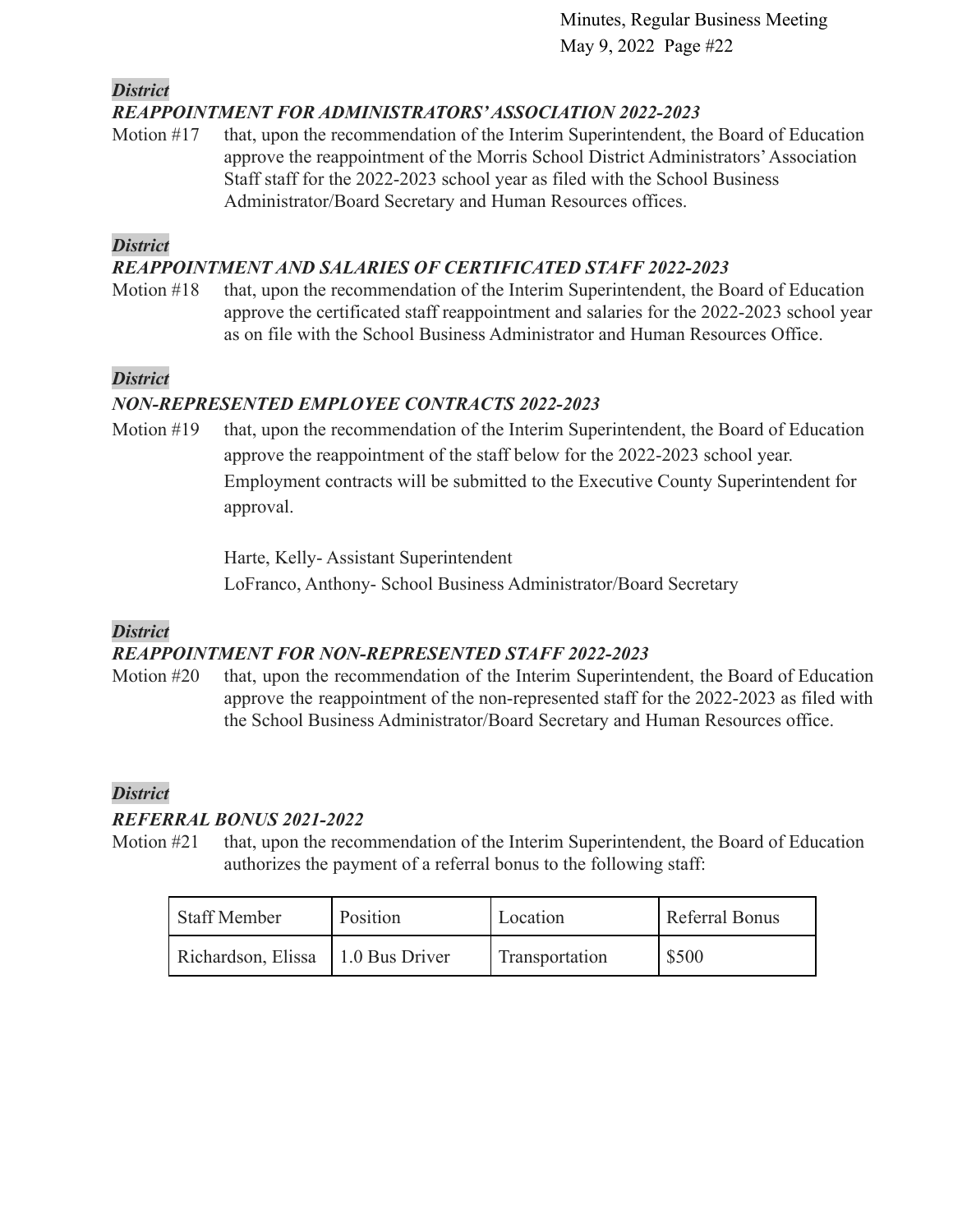## *District MISCELLANEOUS*

Motion #22 that, upon the recommendation of the Interim Superintendent, the Board of Education approve the following individual for the 2021-2022 school year at the rate of \$38 per hour:

> Oakes, Gwendolyn, Transportation Specialist Effective: 05/02/22 through 06/30/20

**EXPLANATION:** Upon submission of an approved timesheet, Transportation Specialist will be compensated as outlined above.

# *SIGNING BONUS*

Motion #23 that, upon the recommendation of the Interim Superintendent, the Board of Education authorizes the payment of a signing bonus to the following staff:

| <b>Staff Member</b>       | <b>Position</b>                    | Location   | <b>Signing Bonus</b> |
|---------------------------|------------------------------------|------------|----------------------|
| <b>PK-8</b>               |                                    |            |                      |
| Murphy, Cathleen          | 1.0 Bil Teacher Gr 4               | AH         | \$1,000              |
| $9 - 12$                  |                                    |            |                      |
| Prudencio Mendoza, Ulises | 1.0 Bil. Social Studies<br>Teacher | <b>MHS</b> | \$1,000              |

**EXPLANATION:** Payment will be made in two equal installments - one in September 2022 and one following the completion of four (4) months employment.

# *9-12*

# *MHS WORKING PAPERS 2021-2022 (Revised)*

Motion #24 that, upon the recommendation of the Interim Superintendent, the Board of Education approve the appointment of the following staff **(revisions in bold)** assigned to the Guidance Department in Morristown High School , as issuing officers, during the term of their employment, for the purpose of issuing working papers on behalf of the State of New Jersey.

### **Ardila, Stephanie** Barrera, Claudia Jeron, Thomas Novello, Maryanne Valencia, Stephanie

**EXPLANATION:** The NJ Department of Education requires that employees issuing work papers be approved on an agenda.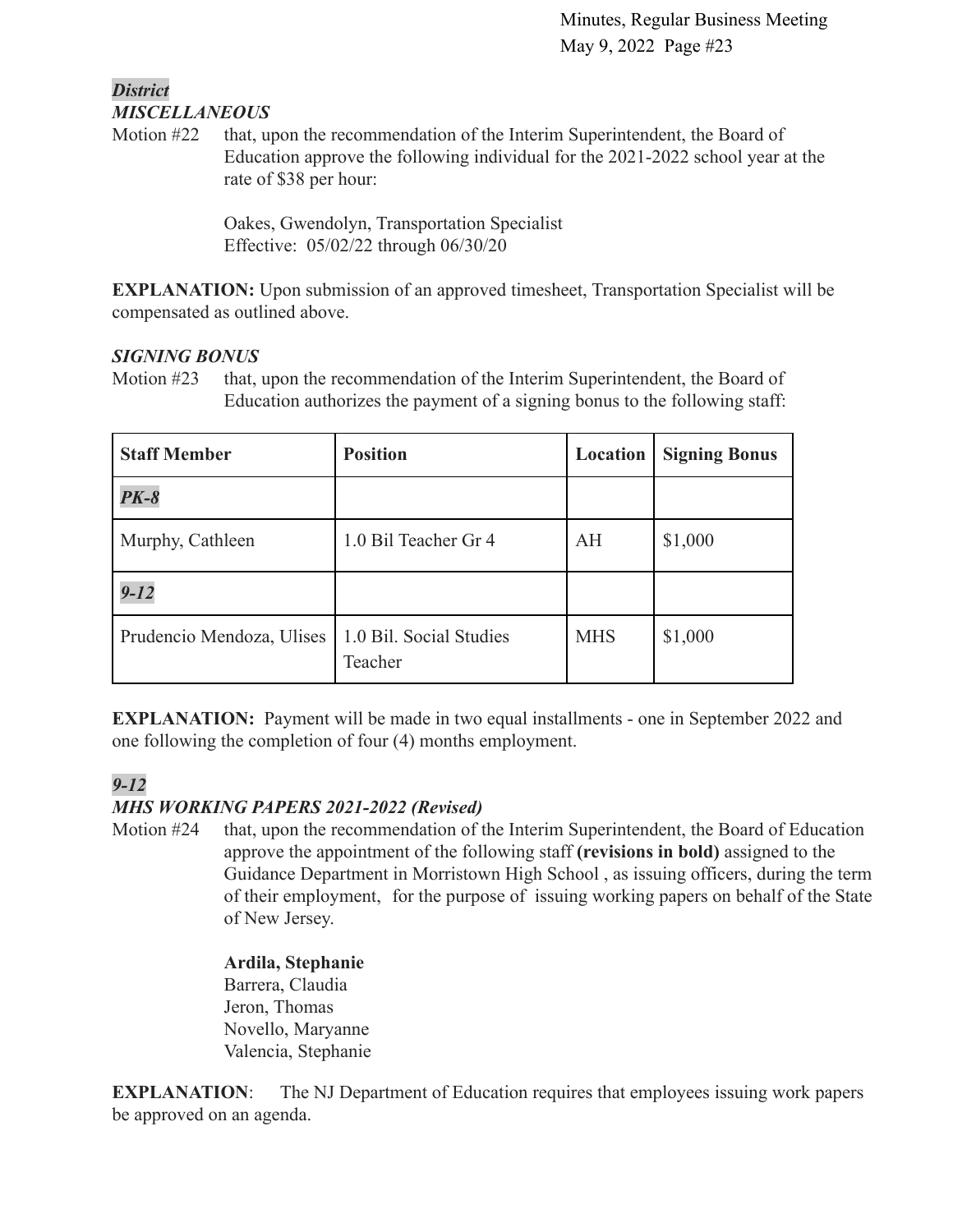## *9-12 MHS WORKING PAPERS 2022-2023*

Motion #25 that, upon the recommendation of the Interim Superintendent, the Board of Education approve the appointment of the following staff assigned to the Guidance Department in Morristown High School , as issuing officers, during the term of their employment, for the purpose of issuing working papers on behalf of the State of New Jersey.

> Ardila, Stephanie Barrera, Claudia Jeron, Thomas Novello, Maryanne Valencia, Stephanie

**EXPLANATION:** The NJ Department of Education requires that employees issuing work papers be approved on an agenda.

# **HUMAN RESOURCES/CURRICULUM** *PK-8*

*2021-2022 BILINGUAL ACADEMIC AFTER SCHOOL SUPPORT PROGRAM (revised)*

Motion #26 that, upon the recommendation of the Interim Superintendent and the Board Curriculum Committee, the Board of Education approve Morris School District certificated staff members to provide after school assistance for the Bilingual Academic After School Support Program for Grades K-8 for the 2021-2022 school year:

| Program:               | Bilingual Academic After School Support Program         |  |  |
|------------------------|---------------------------------------------------------|--|--|
| Description:           | Academic support for grades K-8                         |  |  |
|                        | To provide additional support for students as they work |  |  |
|                        | toward mastery of the WIDA standards and NJ Student     |  |  |
|                        | Learning standards in the core areas of instruction.    |  |  |
|                        | Targeted students: ELL/Bilingual students               |  |  |
| Dates:                 | November, 2021 - May, 2022                              |  |  |
| <b>Funding Source:</b> | Title III                                               |  |  |
| Rate:                  | As per contract language                                |  |  |

Staff:

Cantarero, Ann Marie (AV) (28 hrs.) Cardona, Daniela (NP) (53 hrs.) Esteves, Cecilia (NP) (53 hrs.) Marvez-Kaliko, Audrey (SX) (28 hrs.) Martell, Marlene (SX) (28 hrs.) Oesterle, Victoria (FMS) (56 hrs.) Pensado, Luz (HC) (53 hrs.) Rogich, Monica (FMS) (56 hrs.) Vargas, Marco (FMS) (56 hrs.) Vasquez, Yeimi (AV) (28 hrs.)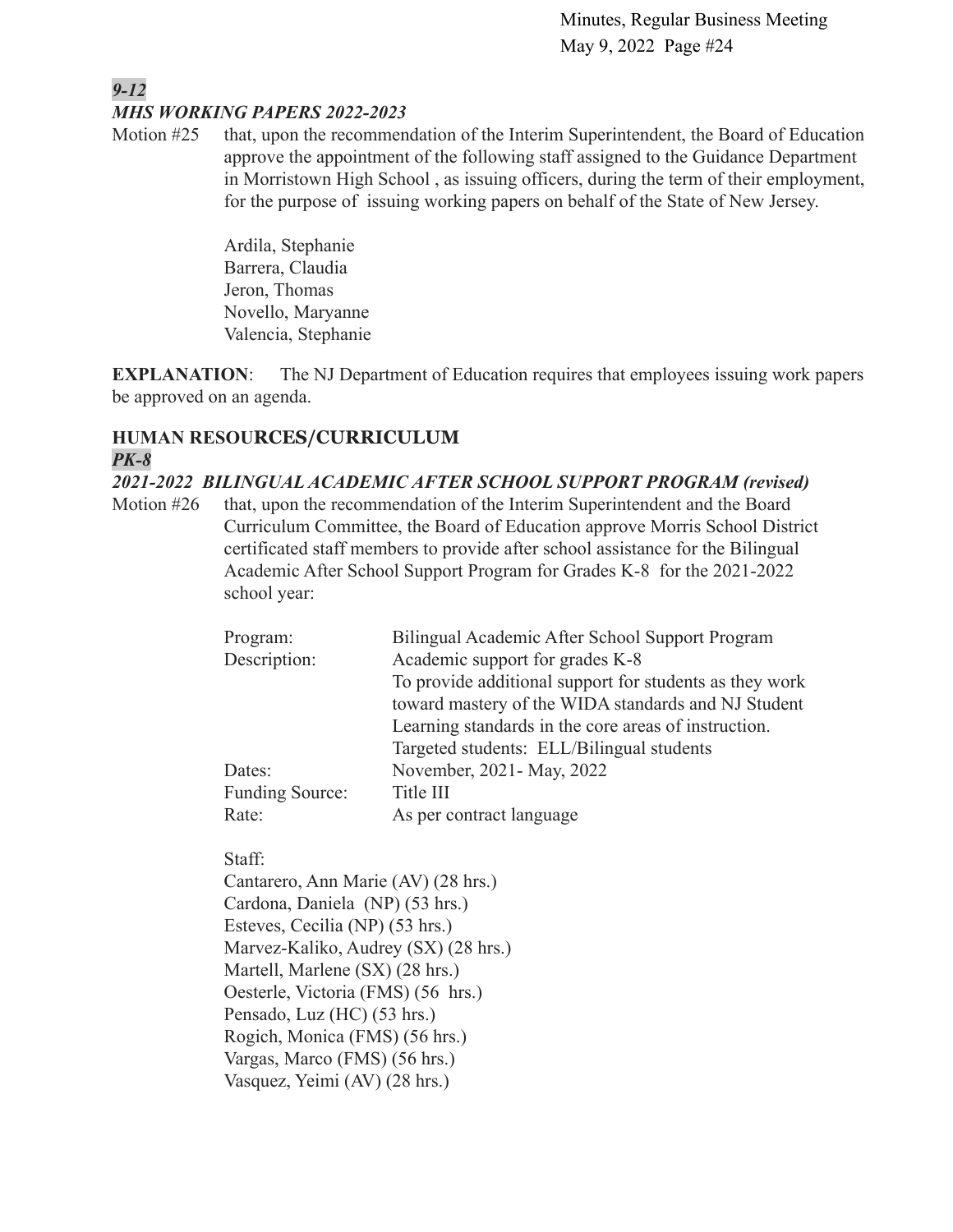Substitute: Benitez, Otilia (HC) **Gilson, Wendy (NP)**

## **EXPLANATION:**

Upon submission of an approved timesheet, staff member will be compensated as outlined above.

## *PK-8*

## *RESCIND MOTION – BILINGUAL OUTREACH 2021-2022*

Motion #27 that, upon the recommendation of the Interim Superintendent, the Board of Education Rescind Human Resources Motion #26 approved on the April 25, 2022 Agenda for the following support staff.

#### *BILINGUAL OUTREACH 2021-2022 (revised)*

| Motion $#26$    | that, upon the recommendation of the Interim Superintendent, and the Board<br>Curriculum Committee, the Board of Education approve the following Morris School<br>District certificated staff to the Bilingual Outreach Program: |  |  |
|-----------------|----------------------------------------------------------------------------------------------------------------------------------------------------------------------------------------------------------------------------------|--|--|
| Program:        | <b>Bilingual Outreach Teachers</b>                                                                                                                                                                                               |  |  |
| Description:    | Serve as sister school liaison and community outreach worker for Title III (EL, Immigrant)<br>students and their families at school-based, district-wide and community based locations.                                          |  |  |
| Dates:          | September, $2021 - June$ , $2022$                                                                                                                                                                                                |  |  |
| Rate:           | \$2,500 each; *\$1,250 each                                                                                                                                                                                                      |  |  |
| Funding Source: | Title III                                                                                                                                                                                                                        |  |  |

Staff:

#### *PK-8*

Mawyin, David (HC/AH)\* Umanzor, Abigail (HC/AH)

#### *BILINGUAL OUTREACH 2021-2022 (revised)*

Motion #28 that, upon the recommendation of the Interim Superintendent, and the Board Curriculum Committee, the Board of Education approve the following Morris School District **(revisions in bold)** certificated staff to the Bilingual Outreach Program:

| Program:               | <b>Bilingual Outreach Teachers</b>                      |  |  |
|------------------------|---------------------------------------------------------|--|--|
| Description:           | Serve as sister school liaison and community outreach   |  |  |
|                        | worker for Title III (EL, Immigrant) students and their |  |  |
|                        | families at school-based, district-wide and community   |  |  |
|                        | based locations.                                        |  |  |
| Dates:                 | September, 2021 – June, 2022                            |  |  |
| Rate:                  | \$2,500 each; \$1,250 each*                             |  |  |
| <b>Funding Source:</b> | Title III                                               |  |  |

Staff: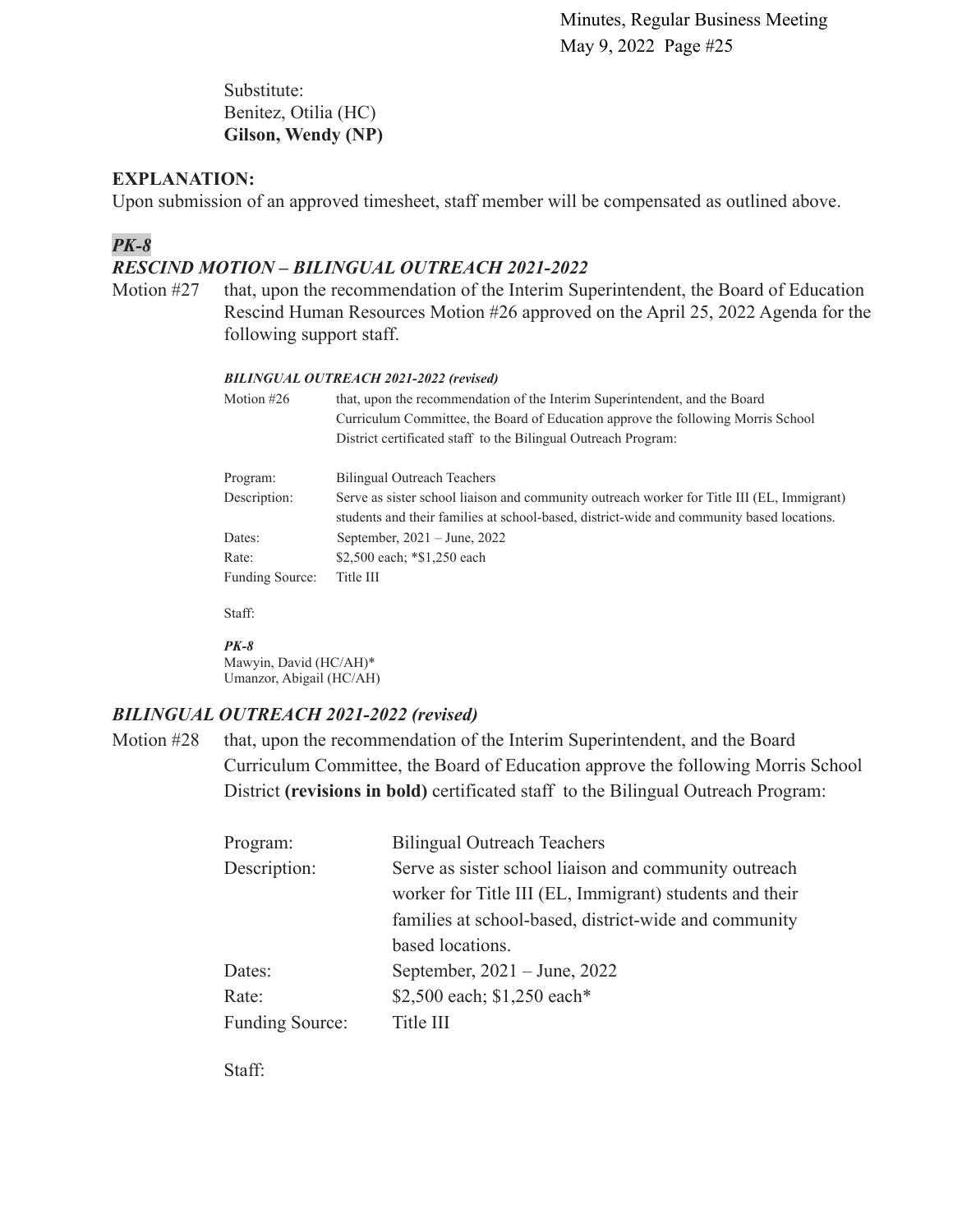# *PK-8*

Colon, Vanessa (AV/SX) Esteves, Cecilia (NP)\* Jackson, Mikal (FMS)\* **Mawyin, David (HC/AH)** Oesterle, Victoria (FMS)\* Pulgarin, Sandra (MHS) Restrepo, Maria (WD/TJ)

# *DISTRICT*

Vila Chave, Maria (District)

*EXPLANATION:* Upon submission of an approved timesheet, staff member will be compensated as outlined above.

# *PK-8*

# *2021-2022 ARP AFTER SCHOOL PROGRAM (revised)*

Motion #29 that, upon the recommendation of the Interim Superintendent and the Board Curriculum Committee, the Board of Education approve the ARP After School Program at each of the elementary schools for the 2021-2022 school year.

| Program:               | <b>ARP After School Program</b>                                    |  |  |  |
|------------------------|--------------------------------------------------------------------|--|--|--|
| Description:           | Academic support for grades K-5                                    |  |  |  |
|                        | The Afterschool Program through ARP-ESSER (American Rescue         |  |  |  |
|                        | Plan Elementary and Secondary Schools Emergency Relief) will       |  |  |  |
|                        | provide expanded learning time for identified students grades 2-5. |  |  |  |
|                        | The program will total 10 weeks and will provide 6 weeks dedicated |  |  |  |
|                        | weeks of math support and 4 dedicated weeks of ELA support         |  |  |  |
|                        | (timeframes based on the diagnostic and Start Strong data).        |  |  |  |
| Dates:                 | January, 2022 - June, 2022                                         |  |  |  |
| <b>Funding Source:</b> | ARP grant                                                          |  |  |  |
| Rate:                  | \$50 hr.                                                           |  |  |  |
| Staff:                 | Allocco, Christina                                                 |  |  |  |
|                        | Benzing, Paige *                                                   |  |  |  |
|                        | Biller, Heidi                                                      |  |  |  |
|                        | Brown, Jeffrey                                                     |  |  |  |
|                        | <b>Camelotto, Sally</b>                                            |  |  |  |
|                        | Clark, Katherine                                                   |  |  |  |
|                        | <b>Curcio, Rachel</b>                                              |  |  |  |
|                        | Dupree, Jasmine                                                    |  |  |  |
|                        | <b>Eickmeyer, Marlene</b>                                          |  |  |  |
|                        | <b>Esposito, Debra</b>                                             |  |  |  |
|                        | Grosso, Lauren                                                     |  |  |  |
|                        | <b>Hamilton, Kristen</b>                                           |  |  |  |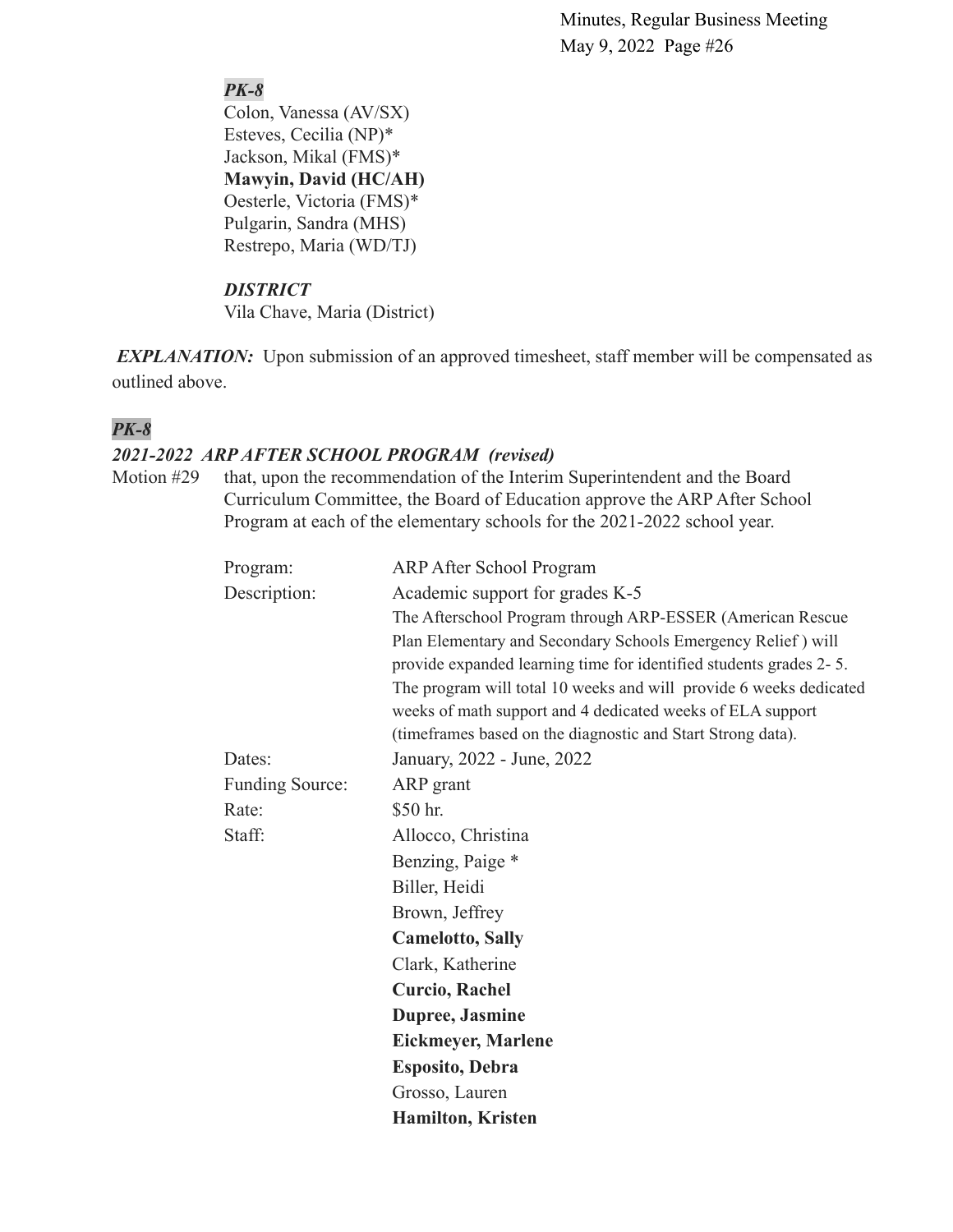**Harpaul, Celia** Hollenbeck, Kelly Kim, Ellen **Krickus, Melissa** Lewis-Lahey, Anthony Martell, Marlene McClain, Carolyn Pistner, Blake Polesovsky, Mia Reit, Jenna \* Salas, Teddie Short, Mary Toye, Crystal Wolff, Amanda

#### **Subs:**

Bruno, Kimberly Cardona, Daniella Culmone, Gloria Graham, Kristin Kwiatkoski, Erin Lagos, Claudia Mawyin, David Pencinger, Jennifer Richardson, Nicole Smith, Ellis

#### \* - Student teacher

*EXPLANATION:* Upon submission of an approved timesheet, staff member will be compensated as outlined above.

# *DISTRICT SUMMER 2022 ALL SUMMER EMPLOYMENT PENDING FUNDING AND ENROLLMENT SUMMER*

Motion #30 that, upon the recommendation of the Interim Superintendent, the Board of Education approve the appointment of the following (additions in bold) and payment upon submission of approved time sheets for the staff listed on the following pages (highlighted motions previously approved), and further that the Board of Education approve the submission to the County Superintendent applications for emergency hiring and each applicant's attestation that s/he has not been convicted of any disqualifying crime pursuant to the provisions of N.J.S.A. 18a:6-7.1 et seq., 18:39-17 et seq.; 18A:6-4.13 at seq.: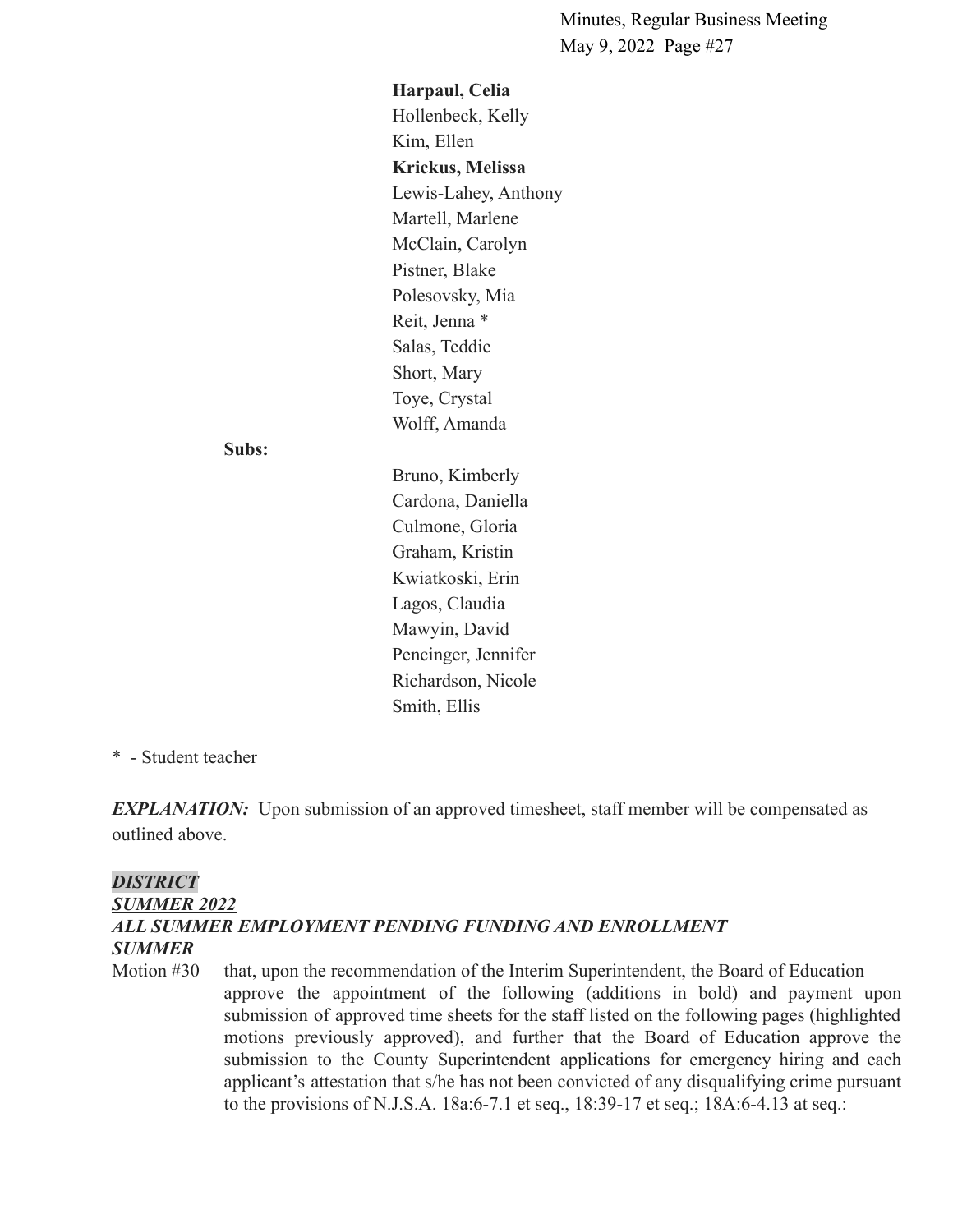| Posting:                            | # $G2$                                                                                        |  |  |
|-------------------------------------|-----------------------------------------------------------------------------------------------|--|--|
| Position:                           | Special Education Extended School Year Program Coordinator                                    |  |  |
| Program:<br>Dates:                  | PreK-12 Special Education<br>April 5, 2022 - June 30, 2022                                    |  |  |
|                                     | July 1, 2022 – July 29, 2022                                                                  |  |  |
|                                     | \$7,000                                                                                       |  |  |
| Stipend:<br>Funding:                | Local                                                                                         |  |  |
| Staff:                              | Herbert, Patricia                                                                             |  |  |
|                                     |                                                                                               |  |  |
| <b>Posting:</b>                     | $\#G5$                                                                                        |  |  |
| Program:                            | <b>CST Services</b>                                                                           |  |  |
| Description:                        | Child Study Teams are needed during the summer for IEP                                        |  |  |
|                                     | development, parent conferences, and scheduling in compliance                                 |  |  |
|                                     | with state and federal regulations. General and special education                             |  |  |
|                                     | teachers participate in eligibility and IEP meetings, as required                             |  |  |
|                                     | by the state administrative code.                                                             |  |  |
| Dates:                              | June 23, 2022 – June 30, 2022                                                                 |  |  |
|                                     | July 1, 2022 - August 31, 2022                                                                |  |  |
| Funding:                            | <b>Local Funds</b>                                                                            |  |  |
| Hrs/Compensation:                   | Not to exceed 750 hours total at $1/140^{th}$                                                 |  |  |
| Staff:                              | All MSD certificated staff and CST staff                                                      |  |  |
| Posting:                            | # $G5A$                                                                                       |  |  |
| Program:                            | <b>CST</b> Evaluations                                                                        |  |  |
| Description:                        | Child Study Teams are needed during the summer to process                                     |  |  |
|                                     | evaluations                                                                                   |  |  |
| Dates:                              | June 23, 2022 – June 30, 2022                                                                 |  |  |
|                                     | July 1, 2022 - August 31, 2022                                                                |  |  |
| Funding:                            | Local Funds                                                                                   |  |  |
| Hrs/Compensation:                   | Not to exceed 50 evaluations to be paid per contract;                                         |  |  |
|                                     | \$350/evaluation                                                                              |  |  |
| Staff:                              | All CST evaluation staff                                                                      |  |  |
|                                     |                                                                                               |  |  |
| <b>Posting:</b>                     | # $G6$                                                                                        |  |  |
| Program:                            | <b>Summer Nursing Services Project</b>                                                        |  |  |
| Description:                        | To complete paperwork for required immunizations and new                                      |  |  |
|                                     | enrollee records.                                                                             |  |  |
| Dates:                              | June 23, 2022 – June 30, 2022                                                                 |  |  |
|                                     | July 1, 2022 – August 31, 2022                                                                |  |  |
| Funding:                            | Local Funds                                                                                   |  |  |
| Hrs./Compensation:                  | Not to exceed 560 hours total at $1/140^{\text{th}}$                                          |  |  |
| Staff:                              | All MSD nursing staff                                                                         |  |  |
|                                     |                                                                                               |  |  |
| <b>Posting:</b><br><b>Position:</b> | #G11                                                                                          |  |  |
| Program:                            | <b>Special Education Extended School Year Site Leader</b><br><b>PreK-12 Special Education</b> |  |  |
| Dates:                              | June 27, 2022 – July 29, 2022                                                                 |  |  |
|                                     |                                                                                               |  |  |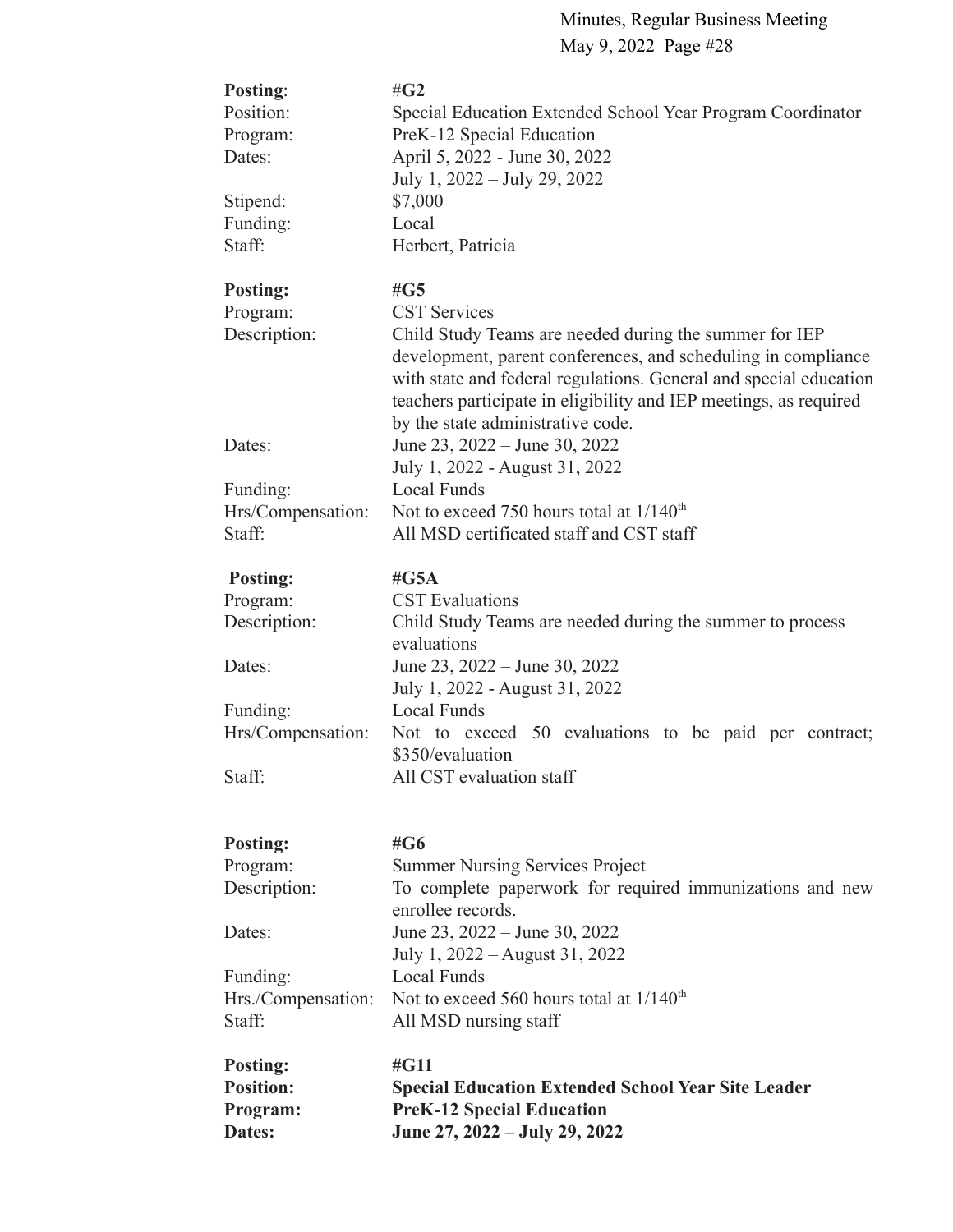**Stipend: \$4,500 Funding: Local Staff: Serra, Michael**

**EXPLANATION:** Upon submission of an approved timesheet, staff member will be compensated as outlined above.

# **HUMAN RESOURCES (Motions #1-30)**

Moved by Ms. Murphy, seconded by Mrs.Bangiola

AYES: Mrs. Bangiola, Mrs. Cole, Mrs. Davidson, Ms. Galdi, Mrs. Pedalino, Dr. Rodriguez, Mrs. Wall (Motions #1-17, 19-30), Ms. Murphy, Mrs. Spiotta NOES: None ABSTAIN: Mrs. Wall (Motion #18) ABSENT: Mr. Smith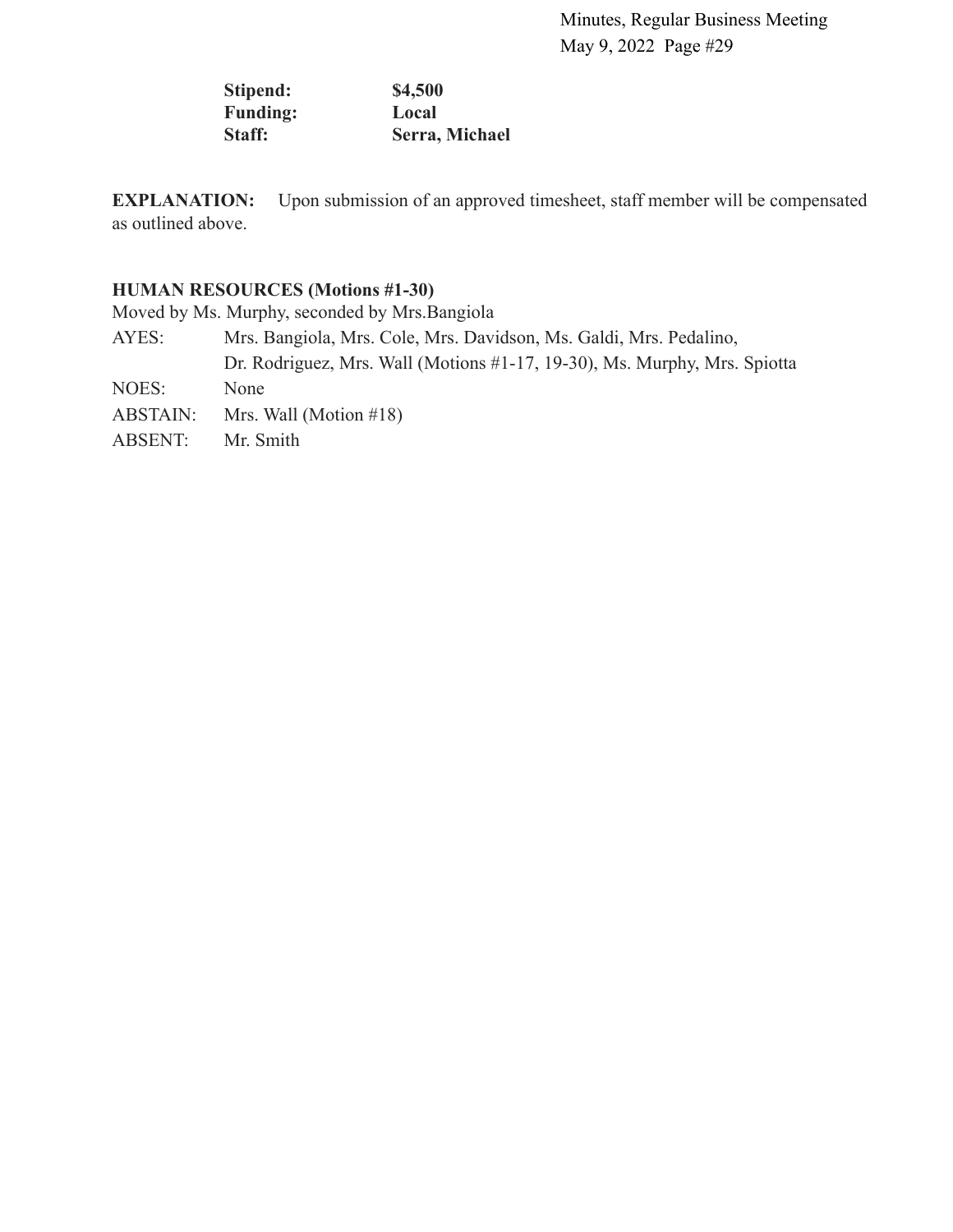# **BUSINESS MATTERS**

*DISTRICT*

## **Financial Reports**

# Motion #1 **Financial Reports of the Secretary to the Board of Education**

that the Board of Education approve the following financial report as on file in the Business Administrator's office for the month of **[March 2022](https://drive.google.com/file/d/1BCc-AZw1eSErFDqg31dg8BNx3cneiyGX/view?usp=sharing)**

> Fund 10 -- General Fund Fund 20 -- Special Revenue Fund Fund 30 -- Capital Projects Fund Fund 40 -- Debt Service Fund

## **Statement of Cash Balances**

that the Board of Education accept the Statement of Cash Balances for the month of **[March 2022](https://drive.google.com/file/d/17Wzbcq6Ykk5kzSwi5rUU0pXjB8OFFPim/view?usp=sharing)** which are reconciled with the Board Secretary's Reports by fund for that month.

- Motion #2 Pursuant to N.J.A.C. 6A:23-2.11 (c) 3, we certify that as of **March 2022** after review of the Secretary's monthly financial report (appropriations section) and upon consultation with the appropriate district officials, to the best of our knowledge, no major account or fund has been over expended in violation of N.J.A.C. 6A:23-2.11(a) and that sufficient funds are available to meet the district's financial obligations for the remainder of the fiscal year.
- Motion #3 Pursuant to N.J.A.C. 6A:23-2.11 (c) 4, I certify that as of **March 2022** no budgetary line item account has been over-extended in violation of N.J.A.C. 6A:23-2.11 (b).

Business Administrator/Board Secretary Date

\_\_\_\_\_\_\_\_\_\_\_\_\_\_\_\_\_\_\_\_\_\_\_\_\_\_\_\_\_\_\_\_\_\_\_\_\_ **May 9, 2022**

# *DISTRICT*

# *BUDGET TRANSFERS*

Motion #4 that, upon the recommendation of the Interim Superintendent, the Board of Education . approve the Budget Transfers as on file in the Business Administrator's Office for the 2021-2022 budget through **[March 2022.](https://drive.google.com/file/d/1BCPR-tvlkiOjNBSZqQU0h-7mNGbhhgmF/view?usp=sharing)**

# *DISTRICT*

# *BILLS LIST 2021-2022*

Motion #5 that, upon the recommendation of the Interim Superintendent, the Board of Education approve the attached 2021-2022 bills list for the period ending:

> **[April 30, 2022](https://drive.google.com/file/d/1k1NVwc7wnEH_BDwoxNDhON2E_Gz7q52E/view?usp=sharing) (payroll) [May 9, 2022](https://drive.google.com/file/d/16nzN-Xry33N87Vagvv6XPmrqUQZlmPAf/view?usp=sharing)**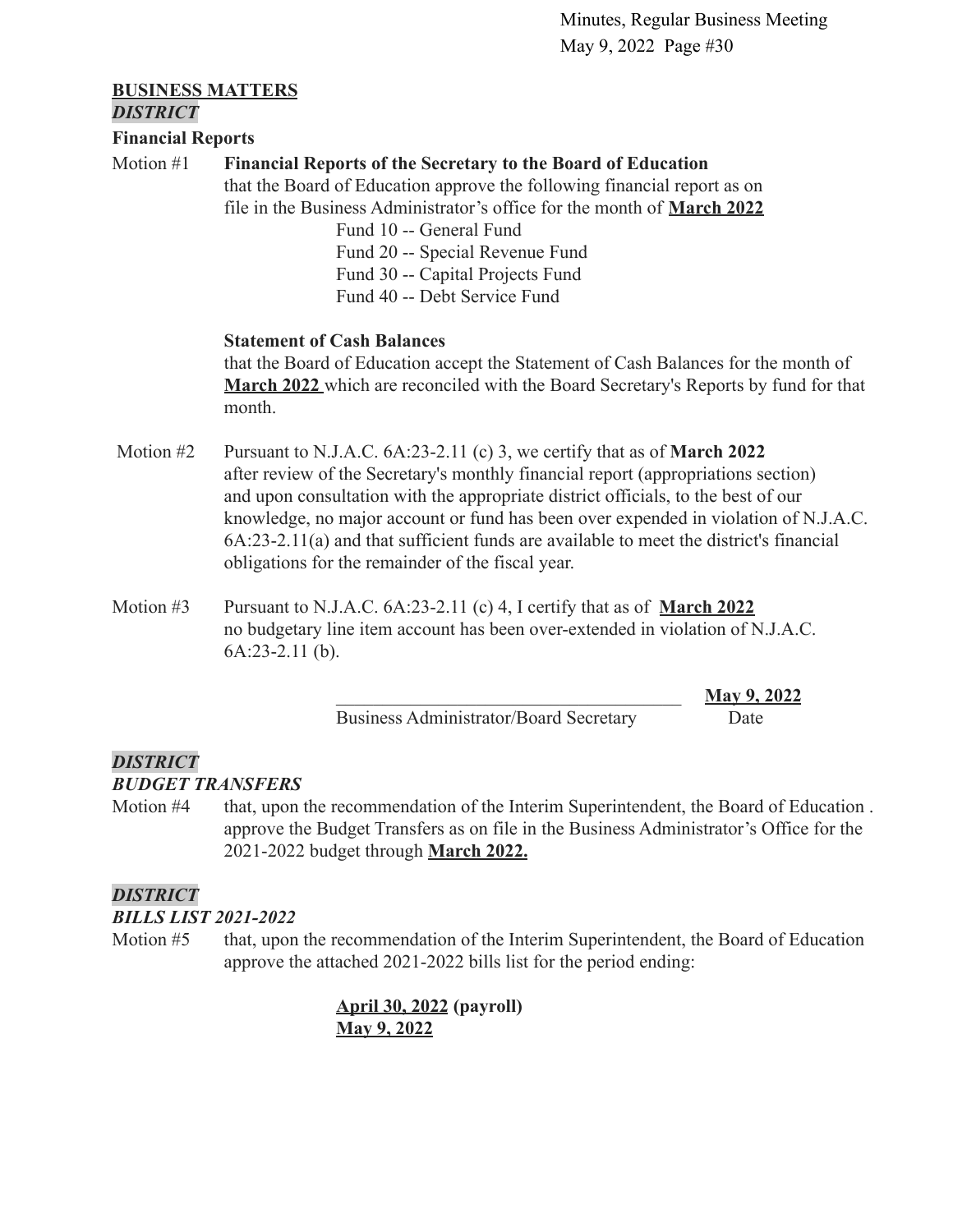# *9-12*

## *HSA FUNDRAISING 2021-2022 - (revised)*

Motion #6 that upon the recommendation of the Interim Superintendent, the Board of Education approve the revised list of HSA/PTO fundraisers *received thus far* for the 2021-2022 school year as [attached.](https://drive.google.com/file/d/1qHCyEda516DjcA9mxfH6X-iRrNL6K_63/view?usp=sharing)

## *DISTRICT*

#### *TUITION RATES*

Motion #7 that upon the recommendation of the Interim Superintendent the Board of Education approve the tuition rates for the 2022 – 2023 school year for Pre-School - Grade 12 Classes.

## **REGULAR CLASSES**

| Pre-School                 | \$19,215.00 |
|----------------------------|-------------|
| Kindergarten               | \$19,215.00 |
| Grades 1-5                 | \$18,273.00 |
| Grades 6-8                 | \$18,633.00 |
| Grades 9-12                | \$19,328.00 |
| <b>SPECIAL CLASSES</b>     |             |
| Multiple Disabled          | \$63,798.00 |
| Multiple Disabled Summer   | 8,506.32    |
| Pre-School Disabled        | \$36,163.00 |
| Pre-School Disabled Summer | 4,821.84    |

# *9-12*

## *MORRIS COUNTY VOCATIONAL SCHOOL DISTRICT 2022-2023*

Motion #8 that upon the recommendation of the Interim Superintendent, the Board of Education approve an agreement with the Morris County Vocational School District for the 2022-2023 school year and approve the following tuition. Agreement on file in the Business Administrator's Office:

|                          | <b>Full Time Student</b> | <b>Part Time Student</b> |
|--------------------------|--------------------------|--------------------------|
| <b>General Education</b> | \$9,551.00               | \$4,723.00               |
| <b>Special Education</b> | \$13,262.00              | \$6,631.00               |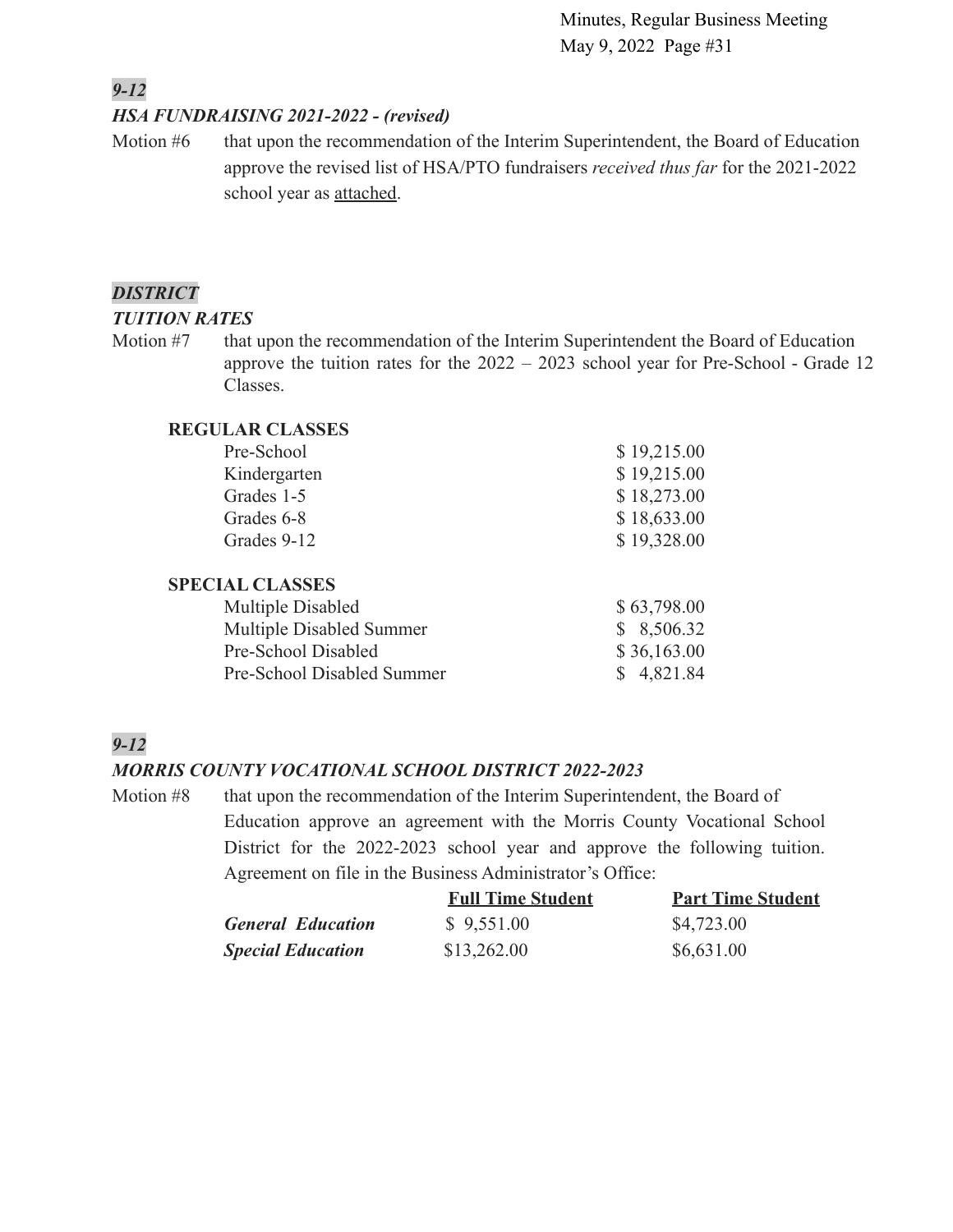## *DISTRICT*

*BIDS*

## **District Computer Repairs**

Motion #9 that upon the recommendation of the Interim Superintendent, the Board of Education approve pursuant to the provisions of N.J.S.A. 18A:18A-42, bid for District Computer Repairs, #23-006, having been duly advertised and received on April 28, 2022, the award be made to Softnetworks, LLC, Whippany, NJ, sole bidder for July 1, 2022 - June 30, 2023 as set forth below:

| <b>District Computer Repairs</b> | <b>Softnetworks, LLC</b> |
|----------------------------------|--------------------------|
| <b>Hourly Repair Rate</b>        | \$45.00                  |
|                                  |                          |
| Material Mark Up %               | $10.00\%$                |

## **Refuse Removal**

Motion #10 that upon the recommendation of the Interim Superintendent, the Board of Education approve pursuant to the provisions of N.J.S.A. 18A:18A-42, the bid for Refuse Removal, Bid #23-008, having been duly advertised and received on April 28, 2022, the award be made to Interstate Waste Services of New Jersey, Inc., Teaneck, NJ, sole bidder, in the amount of \$104,842.81. Award to include 20 yard containers  $\omega$  1 call for \$525.00 each and 30 yard containers  $\omega$  1 call at \$625.00 each, on an as needed basis for the 2022-2023 school year.

| <b>Bidder</b>                    | <b>Base</b><br>Amount | 20 Yard<br>Container<br>$(a)1$ Call | 30 Yard<br>Container<br>$\omega$ 1 Call |
|----------------------------------|-----------------------|-------------------------------------|-----------------------------------------|
| Interstate Waste Services of New |                       |                                     |                                         |
| Jersey, Inc.                     | \$104,842.81          | \$525.00                            | \$625.00                                |

# *9-12*

# **Morristown High School Athletic Uniforms**

Motion #11 that upon the recommendation of the Interim Superintendent, the Board of Education approve pursuant to the provisions of N.J.S.A. 18A:18A-42, bids for Morristown High School Athletic Uniforms, Bid #23-001, having been duly advertised and received on April 28, 2022, the award, which represents line-item low bids for estimated quantities, be made in the amount of \$44,303.40 for the 2022-2023 School Year as set forth below: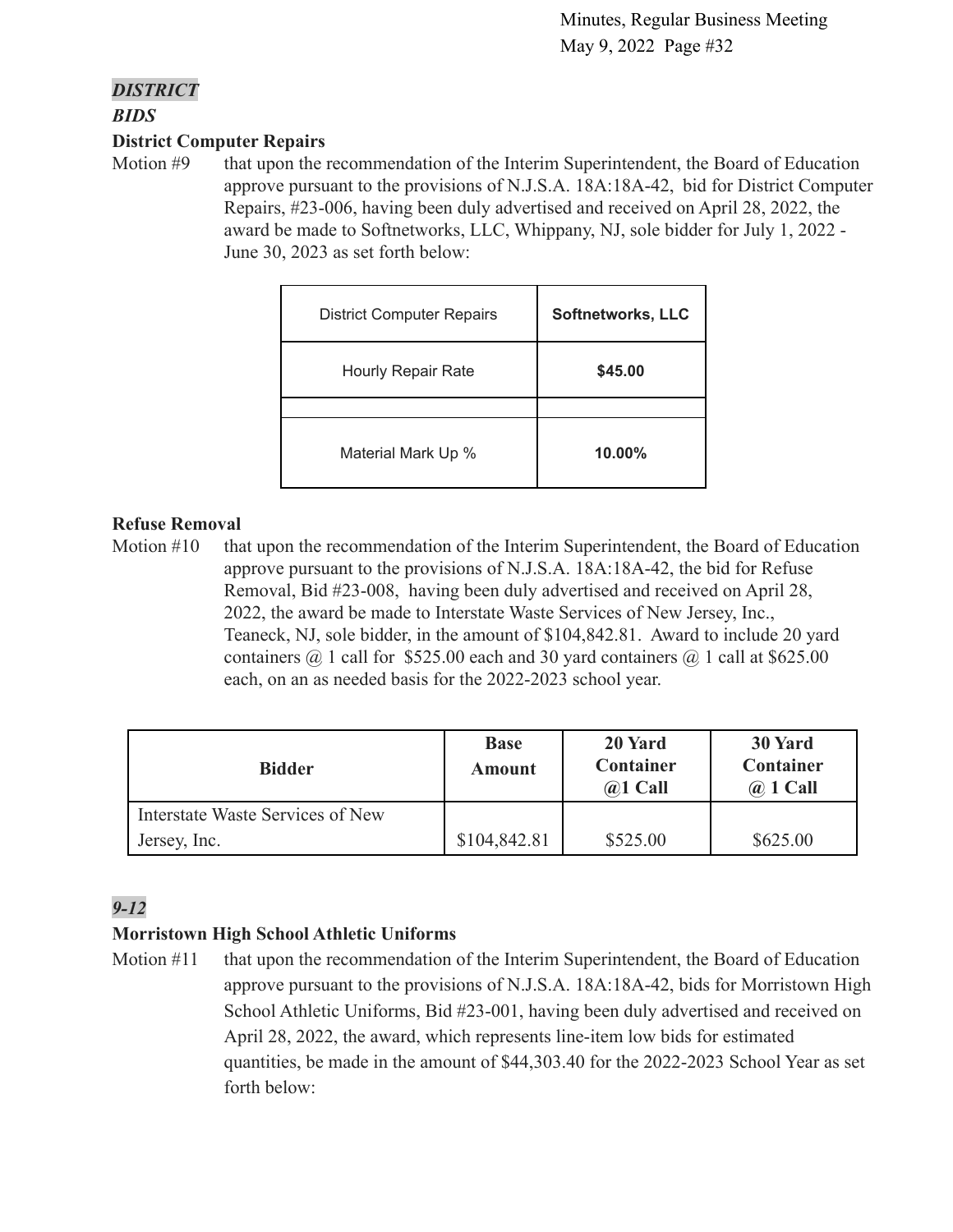| <b>Bid Amount</b> | Award         | <b>Vendor</b>     | <b>Description of Award</b>                                                                                                                                                  |
|-------------------|---------------|-------------------|------------------------------------------------------------------------------------------------------------------------------------------------------------------------------|
| \$41,095.00       | \$35,612.00   | <b>BSN</b> Sports | Baseball Jerseys; Basketball Shirts and<br>Shorts; Football Jerseys & Pants; Golf<br>Polos, Hoodies & Caps; Lacrosse<br>Jerseys; Ice Hockey Jerseys; Soccer<br><b>Shorts</b> |
| \$10,658.50       | \$4,679.00    | Sportsman's       | Bowling Shirts; Soccer Jerseys;<br><b>Swimming Suits</b>                                                                                                                     |
| 4,012.20          | 4,012.20<br>S | Varsity           | Cheer Shell, Liners & Skirts                                                                                                                                                 |
| \$55,765.70       | \$44,303.20   | <b>Total</b>      |                                                                                                                                                                              |

## *BID RENEWALS*

## *DISTRICT*

#### **Bid Renewal # 20-004 Lawncare**

Motion #12 that upon the recommendation of the Interim Superintendent, the Board of Education approve pursuant to the provisions of N.J.S.A. 18A:18A-42, the bid for Lawncare, Bid #20-004, having been duly advertised and received on June 11, 2020, and awarded on June 22, 2020 to TruGreen Limited Partnership, Randolph, New Jersey, shall be renewed for the second one-year renewal at a 0% increase for the 2022-2023 school year as set forth below:

|                               | <b>TruGreen Limited</b><br>Partnership |
|-------------------------------|----------------------------------------|
| <b>BASE BID:</b>              |                                        |
| Fertilization                 | \$10,668.00                            |
| Crabgrass Control             | \$4,064.00                             |
| <b>Broadleaf Weed Control</b> | \$7,748.00                             |
| <b>Vegetation Control</b>     | \$3,520.00                             |
| <b>Total Base Bid</b>         | \$26,000.00                            |
|                               |                                        |
| <b>OPTIONS, PER ACRE:</b>     |                                        |
| <b>Surface Insect Control</b> | \$110.00                               |
| Grub Control (Merit)          | 150.00                                 |
| Lime (Pelletized)             | \$150.00                               |
| Drive (for crab grass)        | \$160.00                               |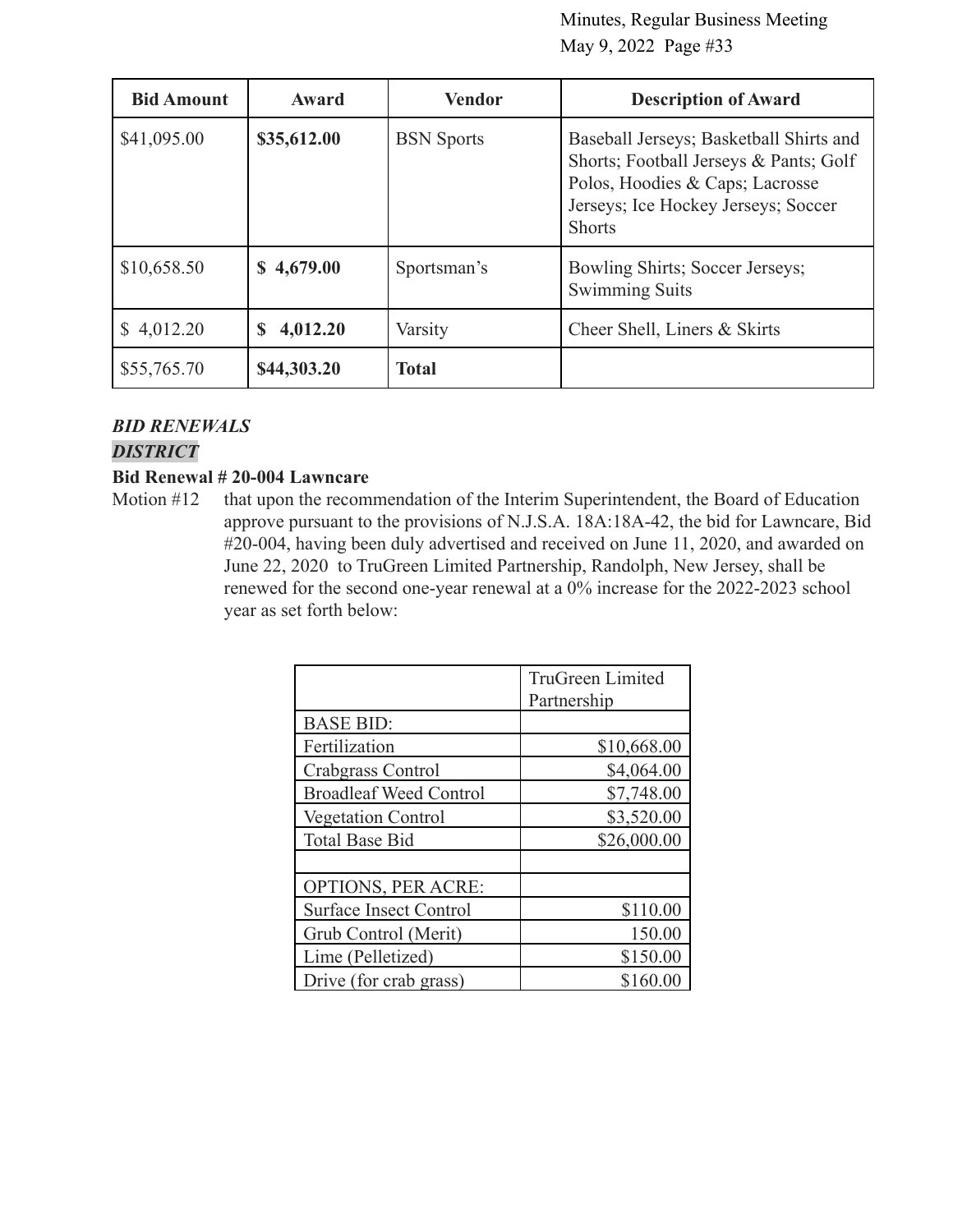## *DISTRICT*

## **Bid Renewal # 20-009 (B) Bus Repairs**

Motion #13 that upon the recommendation of the Interim Superintendent, the Board of Education approve pursuant to the provisions of N.J.S.A. 18A:18A-42, the bid for Bus Repairs, Bid #20-009 (B), having been duly advertised and received on July 7, 2020, and awarded on August 24, 2020 to Belair Services, LLC, Orange, New Jersey, shall be renewed for the second one-year renewal at a 0% increase for the 2022-2023 school year as set forth below:

|                          | Belair Services, LLC |
|--------------------------|----------------------|
| FOR IN SHOP REPAIRS:     |                      |
| Materials Discount %     | $20\%$               |
| <b>Hourly Labor Rate</b> | \$60.48              |
| One-Way Towing Charge    | \$60.00              |
|                          |                      |
| FOR ON SITE REPAIRS:     |                      |
| Materials Discount %     | $20\%$               |
| Hourly Labor Rate        |                      |

## *DISTRICT*

## **Bid Renewal #22-028 HEPA Filtration**

Motion #14 that upon the recommendation of the Interim Superintendent, the Board of Education approve pursuant to the provisions of N.J.S.A. 18A:18A-42, the Bid for HEPA Filtration, #22-028, having been duly advertised and received on June 22, 2021, and awarded on July 26, 2021 to Medify Air, Deerfield Beach, FL, shall be renewed for the first one-year renewal at 0% increase for the 2022-2023 school year.

# *9-12*

## **Bid Renewal # 22-003 Security System Maintenance & Monitoring**

Motion #15 that upon the recommendation of the Interim Superintendent, the Board of Education approve pursuant to the provisions of N.J.S.A. 18A:18A-42, the bid for Security System Maintenance & Monitoring, #22-003, having been duly advertised and received on May 4, 2021 and awarded on May 10, 2021 to General Alarm, LLC, dba Triad Security Systems, Union, New Jersey, in the amount of \$60,480.00 for the annual maintenance of security equipment for all district schools, MHS Field House, MHS Press Box, Transportation Department and Liberty Street Maintenance Building. Services include Dual-Tech motion detectors @ \$350.00 each and Passive Infrared motion detectors  $\omega$  \$275.00 each, as needed, shall be renewed for the first one-year renewal at 0% increase for the 2022-2023 school year.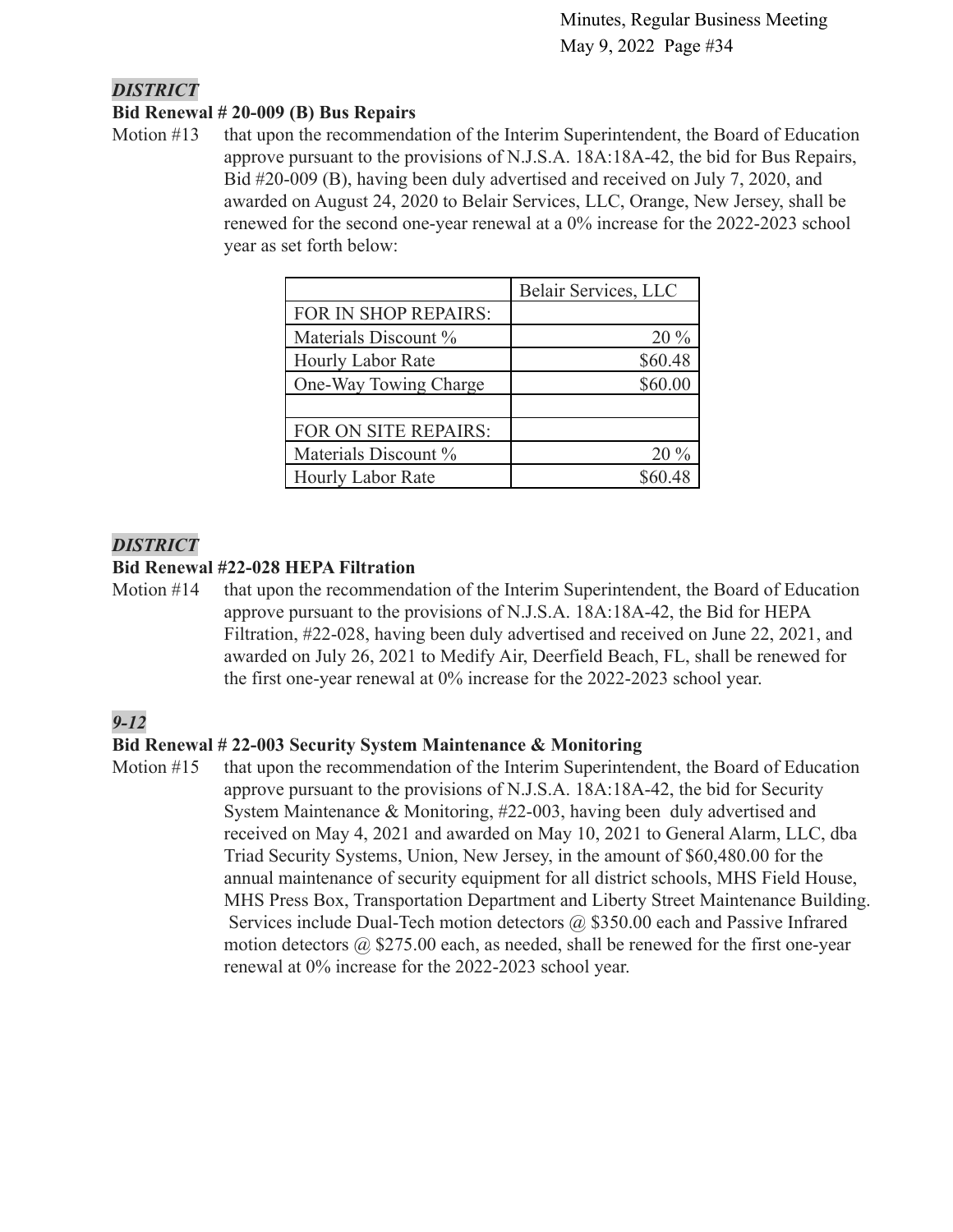# *PK-8*

# **Bid Renewal #22-019 Providing After School Enrichment / Recreational Programs for Students in grades K-5**

Motion #16 that upon the recommendation of the Interim Superintendent, the Board of Education approve pursuant to the provisions of N.J.S.A. 18A:18A-42, the RFP for Providing After School Enrichment / Recreational Programs for Students in grades K-5, #22-019, having been duly advertised and received on May 4, 2021, and awarded on June 14, 2021 to SEE Camp, Inc. DBA Horizons in Learning, Livingston, NJ, shal be renewed for the first one-year renewal at 0% increase for the 2022-2023 school year as set forth below. Expenses will be offset by program fees.

| <b>Category</b>            | <b>Vendor</b>                           | <b>Cost Per Student</b> |
|----------------------------|-----------------------------------------|-------------------------|
| <b>STEM</b>                | SEE Camp, Inc. DBA Horizons in Learning | $$15$ /week             |
| Theater                    | SEE Camp, Inc. DBA Horizons in Learning | $$15$ /week             |
| Art                        | SEE Camp, Inc. DBA Horizons in Learning | $$15$ /week             |
| Science                    | SEE Camp, Inc. DBA Horizons in Learning | $$15$ /week             |
| Theater / Language<br>Arts | SEE Camp, Inc. DBA Horizons in Learning | $$15$ /week             |
| Sports and Fitness         | SEE Camp, Inc. DBA Horizons in Learning | $$15$ /week             |

# *TRANSPORTATION*

# *DISTRICT*

# *School Bus Evacuation Drills*

Motion #17 that upon the recommendation of the Interim Superintendent, the Board of Education acknowledges the completion of the required School Bus Evacuation Drills for the 2021-2022 school year. Bus evacuations completed October 2021 and April 2022.

# **EXPLANATION**

New Jersey Administrative Code 6A:27-11.2 requires two School Bus Evacuation Drills yearly. Drills were held at all public, private and charter schools as the buses arrived in the morning.

# *9-12*

# *Joint Transportation Agreement - 2021-2022*

Motion #18 that upon the recommendation of the Interim Superintendent, the Board of Education approve the 2021-2022 joint transportation agreement as a joiner with the Rancocas Valley Regional High School for one student attending Burlington County Alternative High School effective February 22, 2022 to June 30, 2022 in the amount of \$1,600.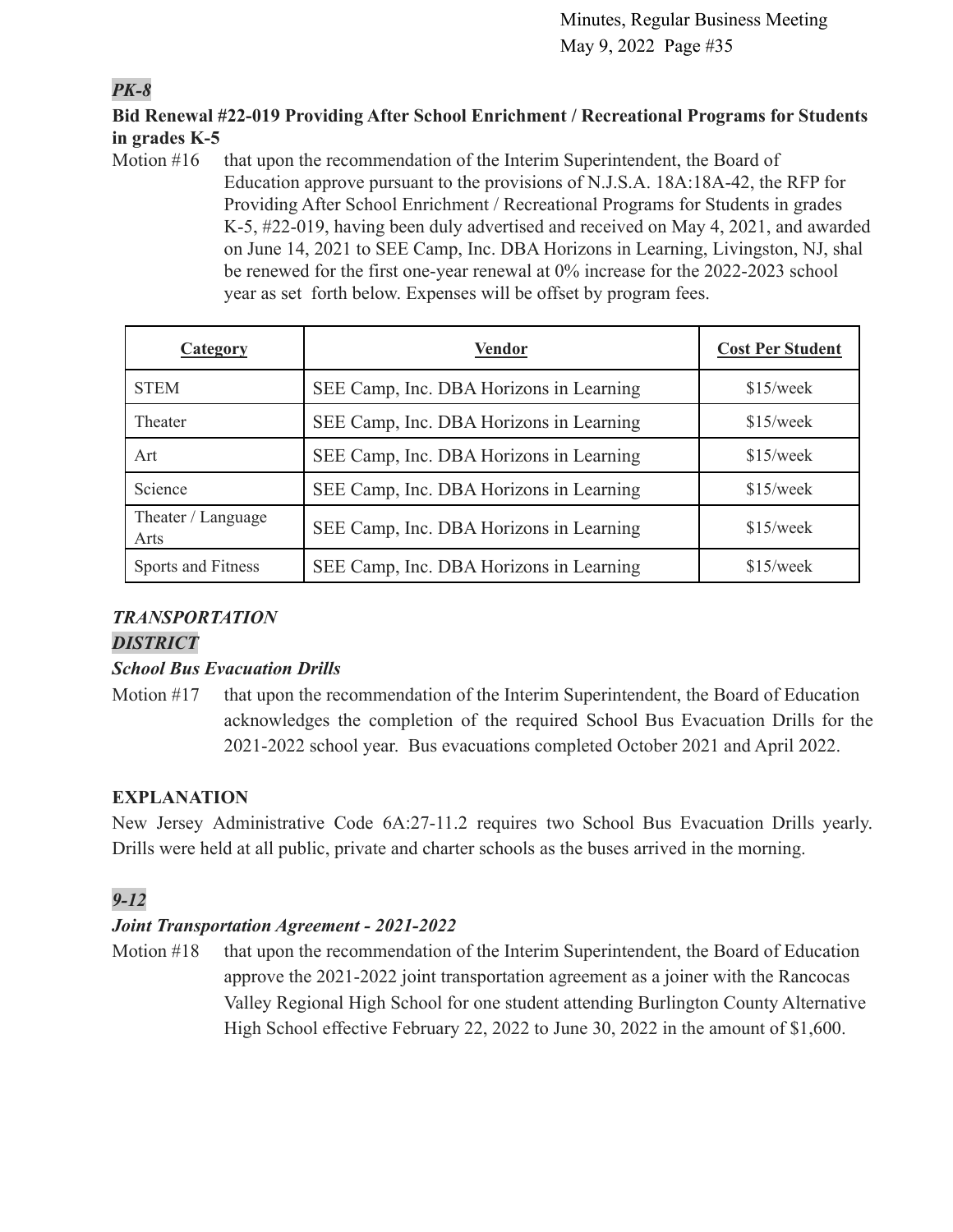# *DISTRICT*

# *PROFESSIONAL SERVICES 2021-2022*

Motion #19 WHEREAS, there exists a need for professional services for 2021-2022 and funds are available for these purposes.

> WHEREAS, the Public School Contracts Law (Chapter 114, Laws of 1977) requires that the Resolution authorizing the award of contracts for professional services without competitive bids be publicly adopted,

NOW THEREFORE BE IT RESOLVED by the Morris School District Board of Education that the following be engaged for professional services as described and in the amount as follows:

| <b>Brookfield Educational</b><br>Services | Home/Bedside Instruction | \$50/hour |
|-------------------------------------------|--------------------------|-----------|
|-------------------------------------------|--------------------------|-----------|

# *DISTRICT*

# *PROFESSIONAL SERVICES 2021-2022 (revised)*

Motion #20 WHEREAS, there exists a need for professional services for 2021-2022 and funds are available for these purposes.

> WHEREAS, the Public School Contracts Law (Chapter 114, Laws of 1977) requires that the Resolution authorizing the award of contracts for professional services without competitive bids be publicly adopted,

NOW THEREFORE BE IT RESOLVED by the Morris School District Board of Education that the following be engaged for professional services as described and in the amount as follows:

|      | Bartky Health Care Center,   Psychiatric Evaluation Services | \$1,300/evaluation                     |
|------|--------------------------------------------------------------|----------------------------------------|
| LLC' |                                                              | $\vert$ \$1,500/evaluation eff. 6/1/22 |

# **EXPLANATION**

Motion originally approved at October 21, 2021, motion #23. Vendor is increasing rate as of 6/1/22.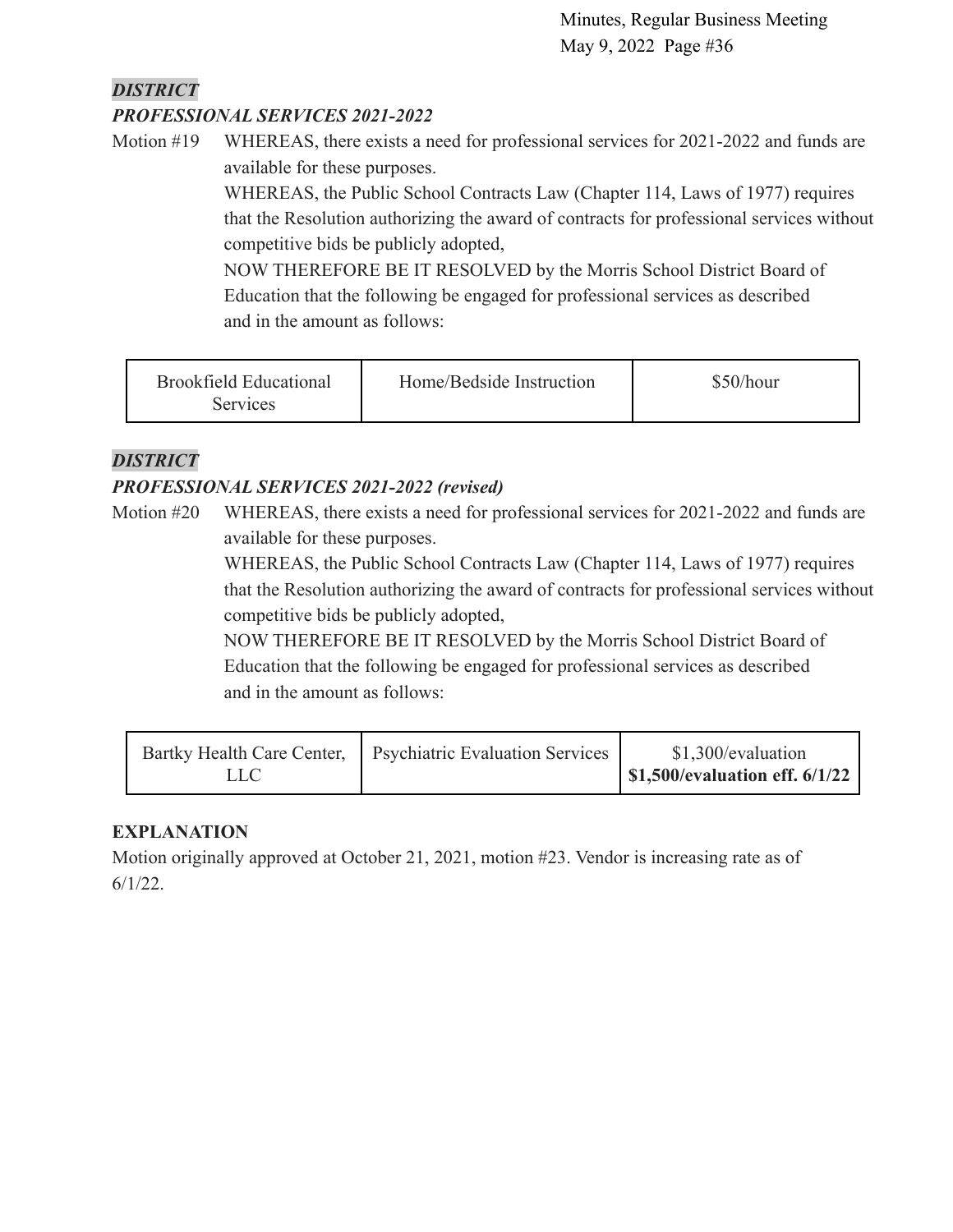## *PK-8 TRAVEL & REIMBURSEMENT*

Motion #21 that upon the recommendation of the Interim Superintendent, the Board of Education approve the following resolution:

> WHEREAS, employees are attending conferences, conventions, staff training seminars or workshops as depicted on [attachment:](https://drive.google.com/file/d/1BK-_Zrh1Jn7F8cb13qge0FG2ylG4Peo_/view?usp=sharing) and

WHEREAS, the attendance at stated functions was previously approved by the chief school administrator as work related and within the scope of the work responsibilities of the attendees; and

WHEREAS, the attendance at the functions was approved as critical to the instructional needs of the school district or furthering the efficient operation of the school district; and

WHEREAS, the travel and related expenses particular to attendance at these functions are in compliance with the state travel payment guidelines established by the Department of Treasury and with guidelines established by the Federal Office of Management and Budget; be it

RESOLVED, that the board approves the travel and related expenses particular to attendance at these functions

# **BUSINESS MATTERS (Motions #1-21)**

Moved by Ms. Murphy, seconded by Dr. Rodriguez

AYES: Mrs. Bangiola, Mrs. Cole (Motions #1-4, 6-21), Mrs. Davidson, Ms. Galdi, Mrs. Pedalino, Dr. Rodriguez, Mrs. Wall, Ms. Murphy, Mrs. Spiotta

NOES: None

- ABSTAIN: Mrs. Cole (Motion #5)
- ABSENT: Mr. Smith